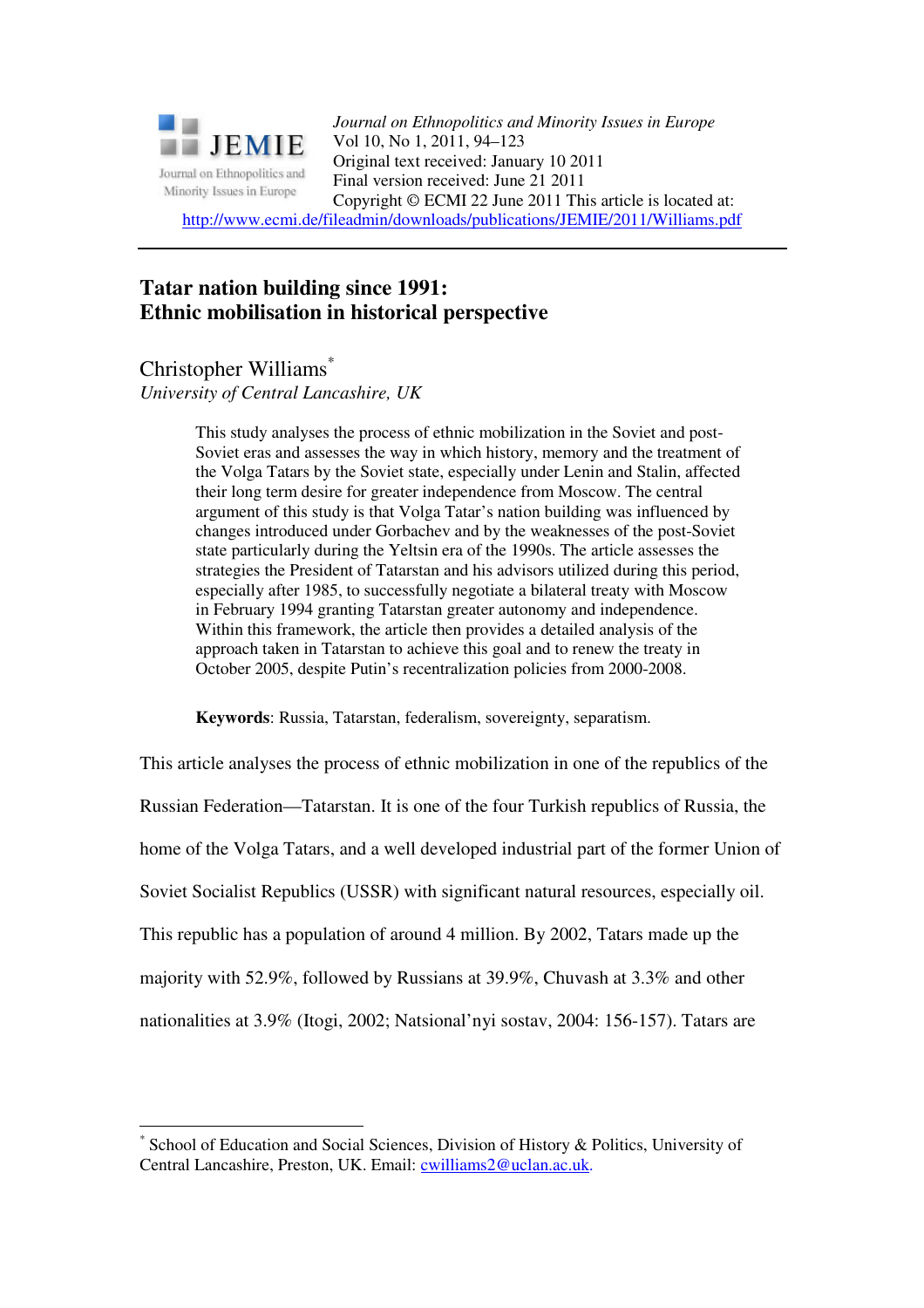dispersed throughout the Russian Federation and this article only refers to Volga Tatars.

The following analysis takes a historical approach, and critically assesses the Volga Tatars' attempts at national revival in the Soviet and post-Soviet eras. It draws upon Tatar, Russian and Western historiography and corresponding literature. The overall goal is to critically assess, first, the process of ethnic mobilization in Tatarstan over the last two decades in a broader long-term perspective; second, the changing strategy used by the Tatar leadership and elite to achieve greater 'sovereignty' from Moscow in the period from Mikhail Gorbachev to Vladimir Putin; third, the influence of various factors and strategies on the Tatar drive for autonomy; and fourth, the impact which all this has had on Tatar regional identity on the one hand, and centre– periphery relations on the other, since 1991.

The article uses some of the results of a project funded by the International Association formed by the European Union to promote East-West Scientific Cooperation (INTAS) on "Linguistic and Ethnic Revival in Russia: From Policy to Cultural Diversity", implemented between 2006 and 2008, to argue that there are a number of reasons for the relative success of the Volga Tatars with regard to ethnic mobilization and nation building in Tatarstan. The first of these was their ability to overcome the 'Soviet legacy'. The second was the key stabilizing factor of Mintimer Shaimiev, who offered the Tatars continuity and stability during a time of crisis (1991-1999) and also possessed other essential skills—notably the ability to balance different competing interests and to use the appropriate rhetoric and discourse for both his Tatar and Russian supporters and opponents. The third reason was identified as the shift in Russian presidential power from weakness (under Boris Yeltsin) to strength (under Putin), as well as the related issue of decentralization versus recentralization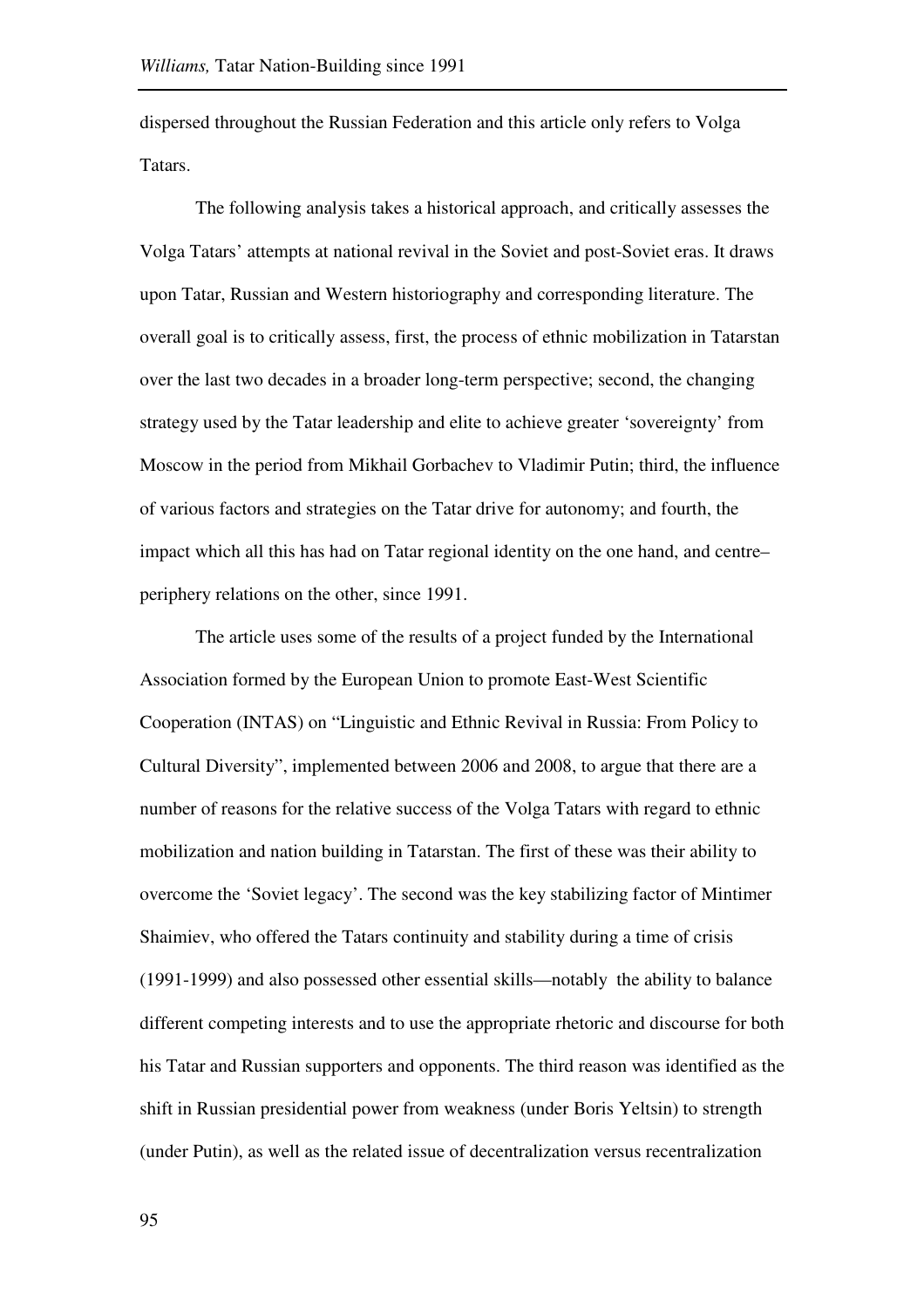during the same period (1991-2008) and its potential impact on ethnic mobilization and nation building, especially in relation to the 1994 peace-sharing treaty and its subsequent renewal in 2005. Fourth was the vital issue of gains and losses: what did the different sides get out of the process and who can be said to have won or lost—the Tatars or the Russians? Once we have explored all these issues we will address one final question: what lessons can other parts of the Russian Federation, who want to achieve similar goals, learn from Tatarstan? What can Tatarstan teach historians of the post-Soviet space about the process of ethnic mobilization, nation building and ethnic conflict over the last 20 years and, more importantly, about the issue of conflict resolution and different ways of handling regional separatism, sovereignty, independence and secession, and building community cohesion in contemporary Russia at a time of constant change and rising nationalism and terrorism? We will discuss all of these issues from a historical perspective, taking into account the 'Soviet legacy', notably under Vladimir Lenin and Joseph Stalin, and the difficulties encountered in the post-Soviet era.

### **The legacy of Soviet–Volga Tatar relations**

It is beyond the scope of this article to provide a detailed history of the Volga Tatars (see Rorlich, 1986) but a number of long-term factors have encouraged the drive for nationhood and the national revival among contemporary Volga Tatars. These include Tatars' conversion to Islam, the destruction of the Kazan Khanate at the hands of Ivan the Terrible in 1552 and the forced Christianization that followed (Abdullin, 1976; Amirkhanov, 1998: 67-81; Diuduanbon *et al.*, 1997; Khudayakov, 1991; Iskhavov, 1999: 21-24; Musina 1998; Yemelianova 1999: 605-630).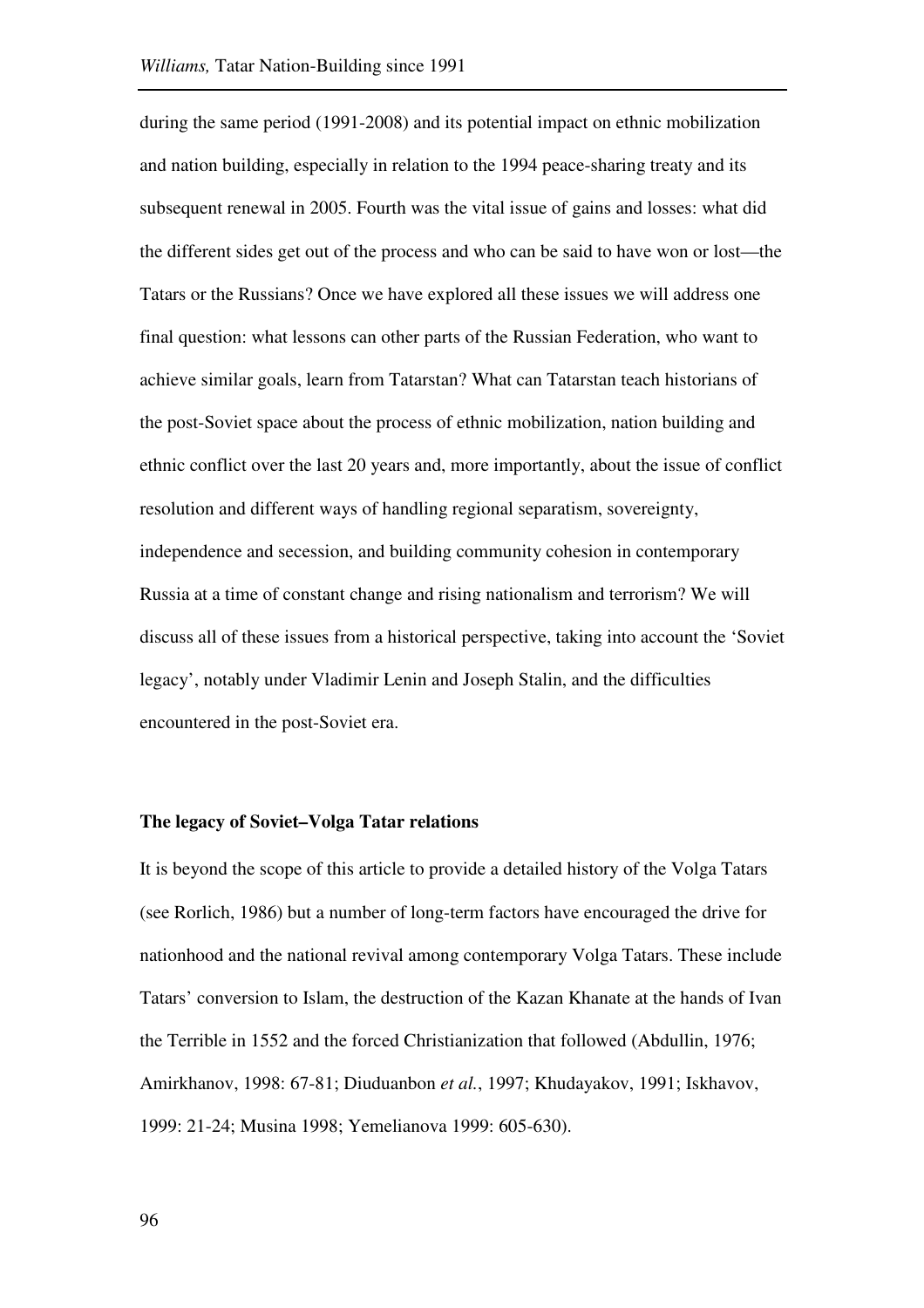Some attempt was made by Catherine the Great after 1773 to put an end to the rift between Russians and Tatars by ending religious persecution and giving Tatar nobles the same rights as their Russian counterparts<sup>1</sup> but despite these concessions Volga Tatars never regained their full independence. Soviet historiography interpreted the destruction of an independent Kazan Khanate as a positive feature which enabled, in Gimadi's opinion, "the Tatar people to enter into the composition of the Russian state and tie themselves directly to the Great Russian people" and thus choose the "correct historical path" (Gimadi, 1955: 5). This meant that Tatars were able to reap the benefits of Russia's socioeconomic, political, military and cultural development. Volga Tatars naturally saw Russia's actions as a form of conquest (Pelenski, 1974). Consequently, from the mid-sixteenth century to the present, the Volga Tatars have lived within the confines of the Russian state. Catherine's legacy and subsequent Tsarist policy meant, in Yemelianova's view, that "the bulk of the (Volga) Tatars did not perceive themselves outside Russia and saw their problems in all Russian democratic reform" (Yemelianova, 1999: 473). As a result, Tatar language, culture and elites still existed at the beginning of the twentieth century. However, by 1917 some Tatars wanted autonomy whereas the Bolsheviks had opted for a national territorial solution. This led to the pre-revolutionary (1917) Tatar leaders being replaced by a new radical leadership (including S. Galiev, A. Kamaletdinov, I. Kuleev and S. Akmadiev) who were now in a position to take full advantage of Lenin's policy of self-determination.

After the 1917 October Revolution, Lenin was in favour of the equality of all languages, as a means of undermining the class basis of nationalism, and he attempted to preserve and foster the culture of different nationalities via literacy campaigns, the promotion of traditional costumes and cultures, and the elevation of national elites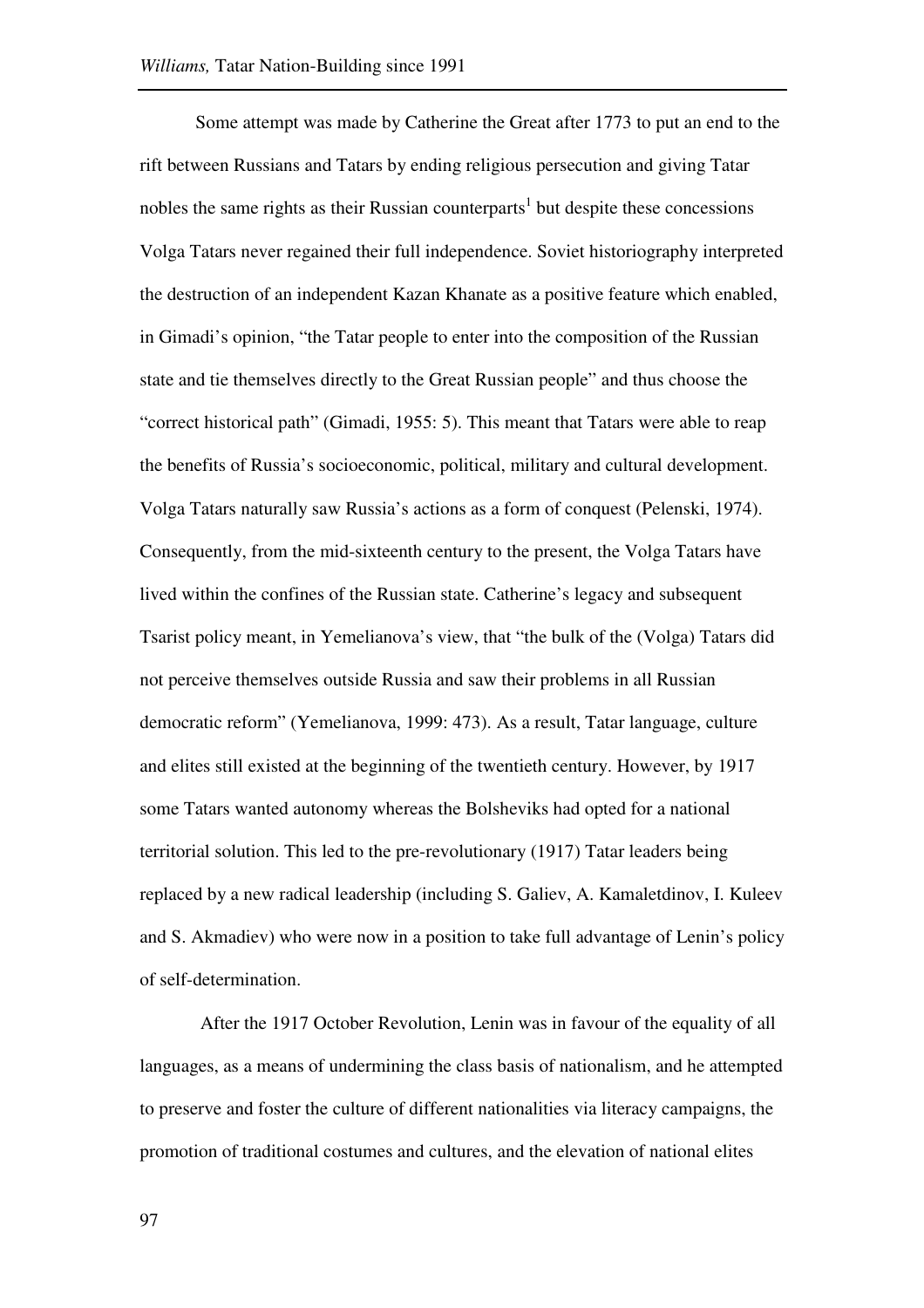into the party, government, different sectors of the economy and the education system (Davletshin, 2005: section II). This move was made to legitimize Soviet power with the non-Russian peoples. Lenin preferred not to use Russian external pressure, which had led to the repression of ethnic minorities in the tsarist era (Martin, 2001), but to encourage the development of the Tatar language, culture and elites.

On 20 May 1920, the Tatar Autonomous Soviet Socialist Republic (ASSR) was created and most Tatars were already literate at this point. After the civil war (1918-1920) and the introduction of the New Economic Policy (NEP) (1921-1927), a policy which Terry Martin refers to as "affirmative action" was pursued by the Soviet government (Martin, 2001: 13). This 'Tatarization' strategy involved the Tatar language being given official status in 1921 and it also enhanced the position of Volga Tatars, via their promotion into leading positions in the Tatar ASSR party, state and government structures (*vydvizhenie*). This *korenizatsiia* ('nativization' or 'indigenization') policy led to the Tatar ASSR being governed in part by Tatar elites using their own national language. This affirmative action policy led to the rise of Tatar intellectual elites and Tatar language national schools under the jurisdiction of Narkompros.

As a result, according to Burbiel, by 1930 more than 96% of all Tatar children were educated in their own language (Burbiel, 1975: 406). It is important to remember that President Shaimiev's parents had lived through this crucial period when the issue of non-Russian self-determination was actively pursued. Kreindler points out that this 'affirmative action' policy assumed it was the Russians who were supposed to be bilingual in a non-Russian (in this case Tatar) area (Kreindler, 1979: 7).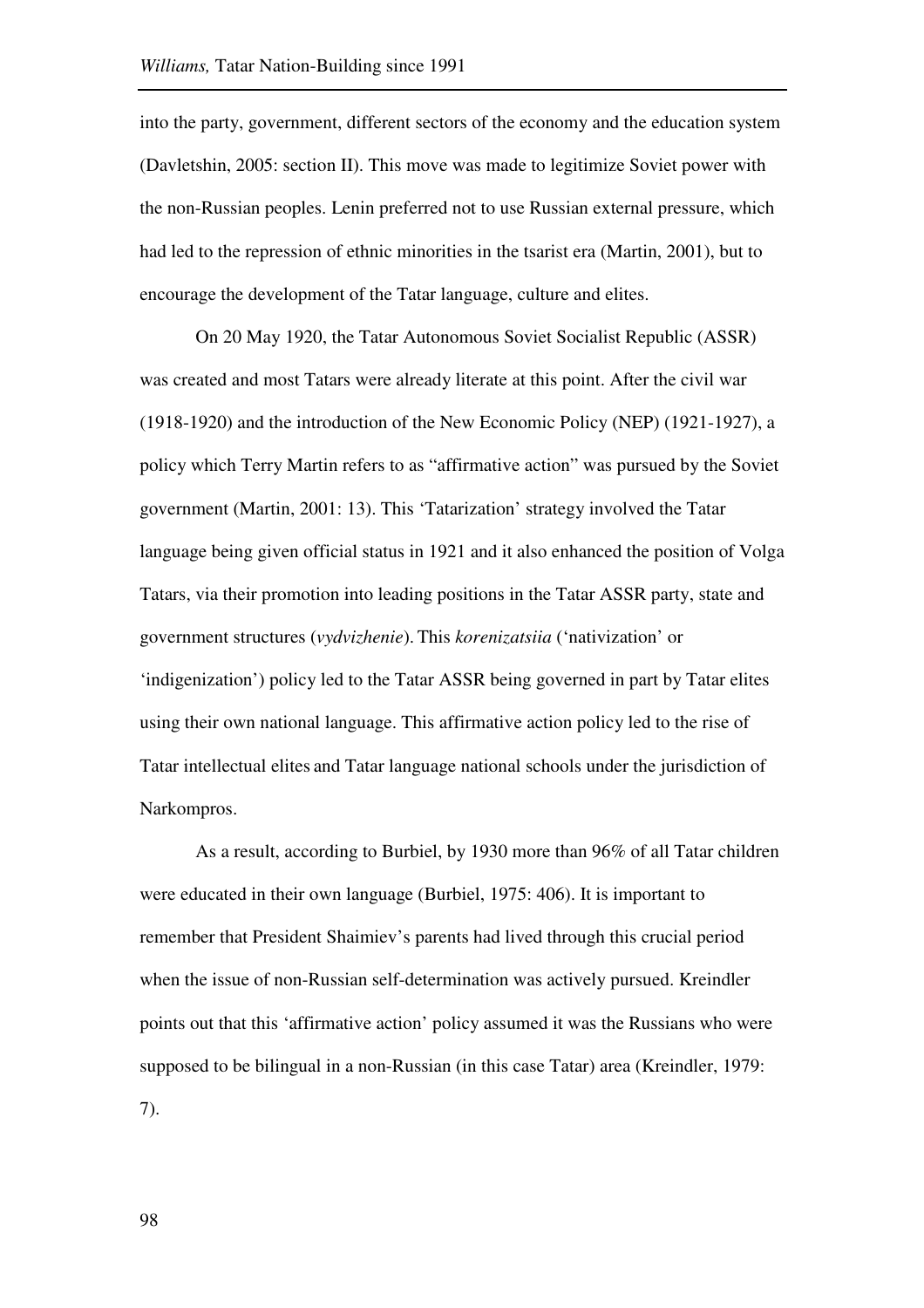However, from the late 1920s onwards, after Lenin's death, the reverse happened as the process of 'Russification' began under Stalin. In 1927 the Arabic script long used for Tatar was replaced by a Latin-based alphabet, despite strong opposition. As the political situation and atmosphere changed from 1928 onwards, some Volga Tatars, such as Mirza Sultan-Galiev, were accused of "anti-Soviet activity". From 1921 to1924 Sultan-Galiev had tried to develop Muslim national communism and was frequently arrested, the second time in 1929 (Bennigsen-Broxup, 1990: 281; Davletshin, 2005: 235).

There was also a clampdown on key Tatar institutions, such as the Society for Tatar Studies and the Pedagogical Institute of Eastern and Tatar Schools, as these were viewed as centres of nationalism and part of the so-called 'Sultan-Galiev movement'. Many Volga Tatars were subsequently arrested; 2,056 Tatar ASSR party members in 1930 alone (Davletshin, 2005: 236). According to Bennigsen-Broxup, after Lenin's death the Tatar ASSR Communist Party had effectively split into two factions: one wing was still very much in favour of Sultan-Galiev's approach while the other was more pro-Moscow. Attempts to reverse the domination of the latter between 1926 and 1928 failed, and Stalin launched the Great Terror on Sultan-Galiev's 'rightist' allies from the mid- to late 1930s (Benningsen-Broxup, 1990: 281- 282). This heavy-handed policy hindered the development of the Tatar indigenous intelligentsia, Tatar language, literature, culture and society for the rest of the Stalin era. As Burbiel notes, "[i]n the process Tatars lost almost all political leaders and only a handful of writers survived the disaster" (Burbiel, 1975: 396).

This had consequences for Tatar identity and language. By 1932 native languages were taught from the first grade and a second language, usually Russian, from the third grade (Kreindler, 1979: 24). Throughout the 1930s the push for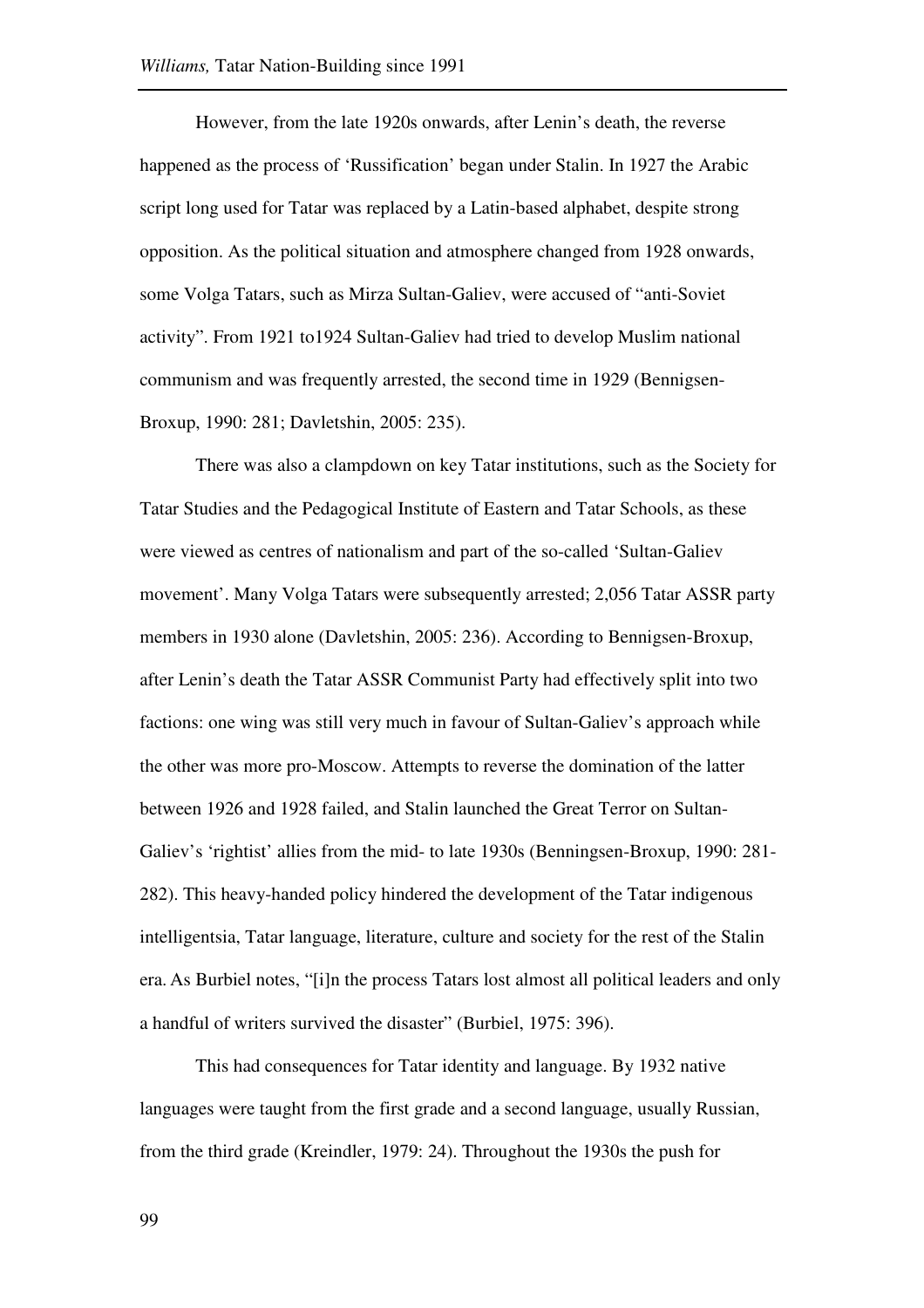Russification continued, mass radio was developed, and then finally in March 1938 a Soviet government decree made Russian compulsory in all schools of the USSR, including the Tatar ASSR. This change was made because of a widespread fear that the Russian language had been weakened and literacy levels were now allegedly below that of the tsarist era. However in reality there was still a Stalinist desire to clamp down on nationalists and alleged Sultan-Galievites in the Tatar ASSR (Grenoble, 2003: 195). This new law, which was implemented in September 1938, meant that by the end of the Stalin era "new generations of non-Russians became bilingual, mixing and matching their native and adopted Russian tongues at will, depending on the moment and desired meaning" (Smith, 1998: 166).

Following the Soviet victory in the Great Patriotic War, the Tatar ASSR, which was a major industrial centre, underwent further intensive industrialization, urbanization and heavy Russian immigration. Furthermore, Nikita Khrushchev's 1958 Educational Reform completed the reversal of Leninist 'affirmative action' language and ethnic policies. Although each language was still theoretically equal, Khrushchev gave parents the choice on whether or not to send their children to Russian language schools (Blitstein, 2001: 254). This policy meant that Russian language was now the medium of instruction in many urban Volga Tatar schools (though Tatar remained strong in the countryside). From 1958 onwards, there was a decline in national languages and an expansion in Russian teaching in the cities. The number of hours devoted to Russian increased and it was introduced into the curriculum from the first grade; Russian was also taught in all pre-schools (Smith, 1998: 177). Tatar was now mainly offered in primary and secondary schools. As a consequence, by 1966 two thirds of Tatar children attended Russian schools in the Tatar ASSR. Although these Russian schools were supposed to provide two hours of Tatar language classes per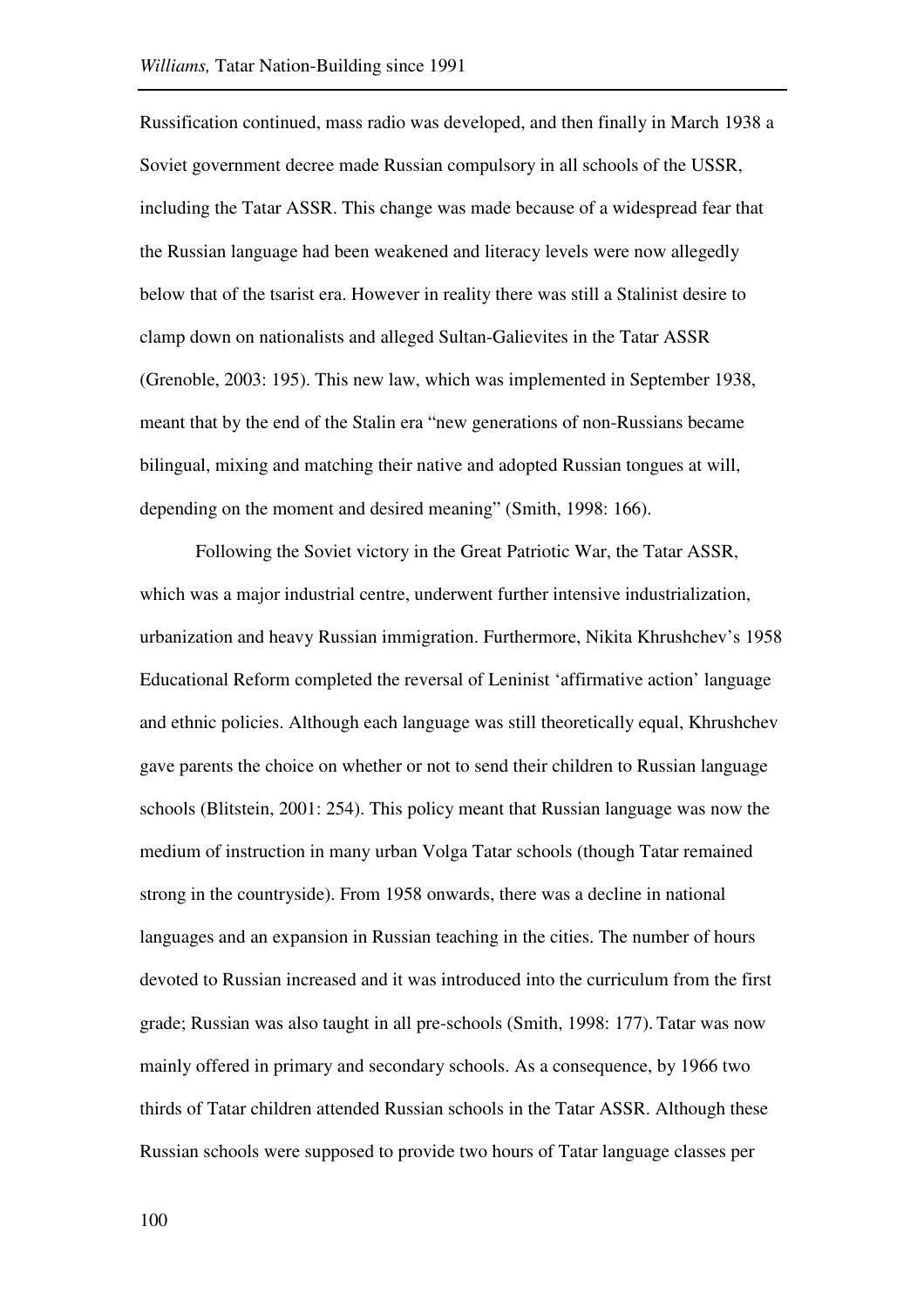week from the second to the eighth grades, this policy was not always observed (Burbiel, 1975: 408-409). This policy meant less Tatar language availability and increasing bilingualism among non-Russians in the Tatar ASSR. Thus in the period 1970-1989 over two thirds of Tatars (70.8%) declared that they were able to speak Russian (Bennigsen-Broxup 1990: 368). Furthermore higher education instruction in the Tatar ASSR was also delivered in the Russian language.

However on the positive side, under Khrushchev's thaw, many Tatars were rehabilitated. In fact throughout the post-Soviet era, the Volga Tatar intelligentsia proved to be remarkably resilient and, drawing upon a rich cultural heritage, they gradually recovered from the adverse impact of the Stalinist period. Although Volga Tatars aspired to increase their status by moving from an autonomous republic to a union republic, and tried on several occasions to achieve this goal, Leonid Brezhnev's policies prevented Volga Tatars from achieving this aim. As a result this desire for autonomy never actually went away and from the late Gorbachev era onwards, a series of circumstances and factors put the issue back on the agenda.

Some scholars emphasize that there is a strong inter-relationship between ethnic revival and the push for sovereignty in the late or post-communist era. Roeder and Treisman, for instance, argue that the long-term goal is nation building but on this road to sovereignty, the short-term aim is the political survival of post-Soviet elites, financial autonomy or greater independence from the centre (Moscow), and a desire to gain greater economic and political control over their own republican affairs (see Roeder, 1991: 196-232; Roeder, 1994; Treisman, 1997: 212-249). During this period between 1990 and 1991 there were a "parade of sovereignties"<sup>2</sup> but we shall only evaluate how successful Tatarstan has been in pursuit of this goal.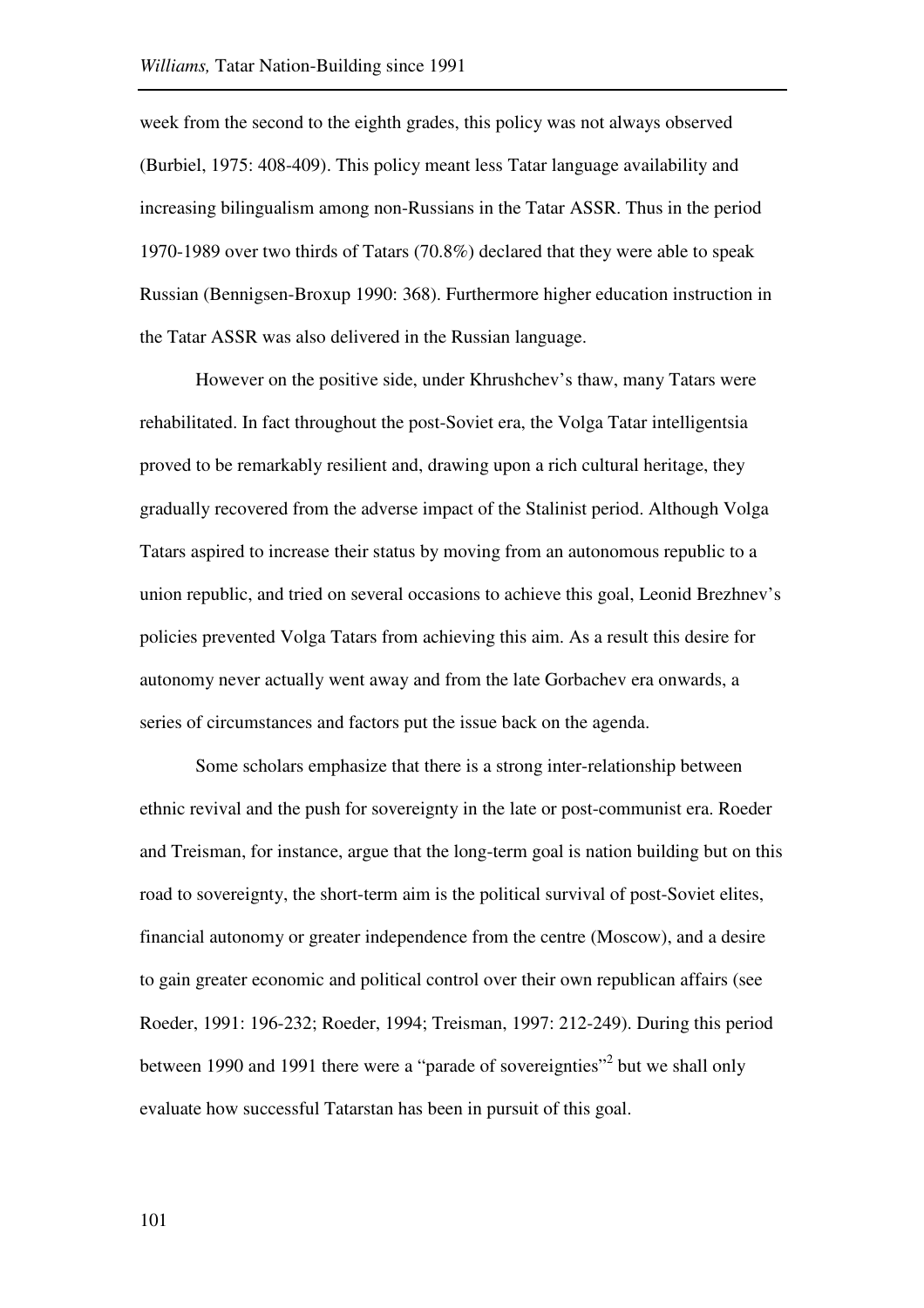# **Continuity and stability: the moderate Shaimiev factor<sup>3</sup>**

He (Shaimiev) combines in his disposition, resilience and firm straightforwardness, candour, dryness and emotionality, single heartiness and cunning even shrewdness, firmness of stance and softness in his attitude to people. As far as his character goes, *he is not a revolutionary, but rather a rational conservative* (Mustafin and Khasanov, 1995: 75, author's emphasis).

Even allowing for obvious bias, it is nevertheless commonly accepted that one of the most significant developments in Tatarstan's favour before and after 1991 was the leadership of Mintimer Shaimiev, who was a dominant force in the republic, particularly during the Gorbachev, Yeltsin and Putin eras. There is no denying that Shaimiev's calmness, caution, common sense, resolve and above all his moderate conservatism, were useful skills in managing the post-Soviet space and vital in negotiating the economic, political and social transition from 1991. He emphasized consent, stability and unity as key factors during Tatarstan's drive for self-rule. He was an experienced Soviet era politician who understood the nature of Soviet and post-Soviet politics. This was due to the fact that he had climbed up the Soviet political ladder during the Brezhnev era of stagnation to become a member of the Soviet *nomenklatura* in the Tatar ASSR. Shaimiev was fully aware of the different degrees of power held by Gorbachev, Yeltsin and Putin as well as the delicate balance of power between the centre and periphery, so he knew just how far to go and when. More importantly he was also well acquainted with Tatar history, language and culture, the demands of Volga Tatars and the concerns of Russians, both locally and in the federal centre, Moscow.

Shaimiev was born in the early Stalinist era (1937) and trained as a technocrat (he was awarded an engineering degree in 1959). Shaimiev became the Tatar ASSR's Minister of Water Management in 1969, and was then made Deputy Premier of the Tatar ASSR in 1983, and served as Premier from 1985 to 1989. Between 1989 and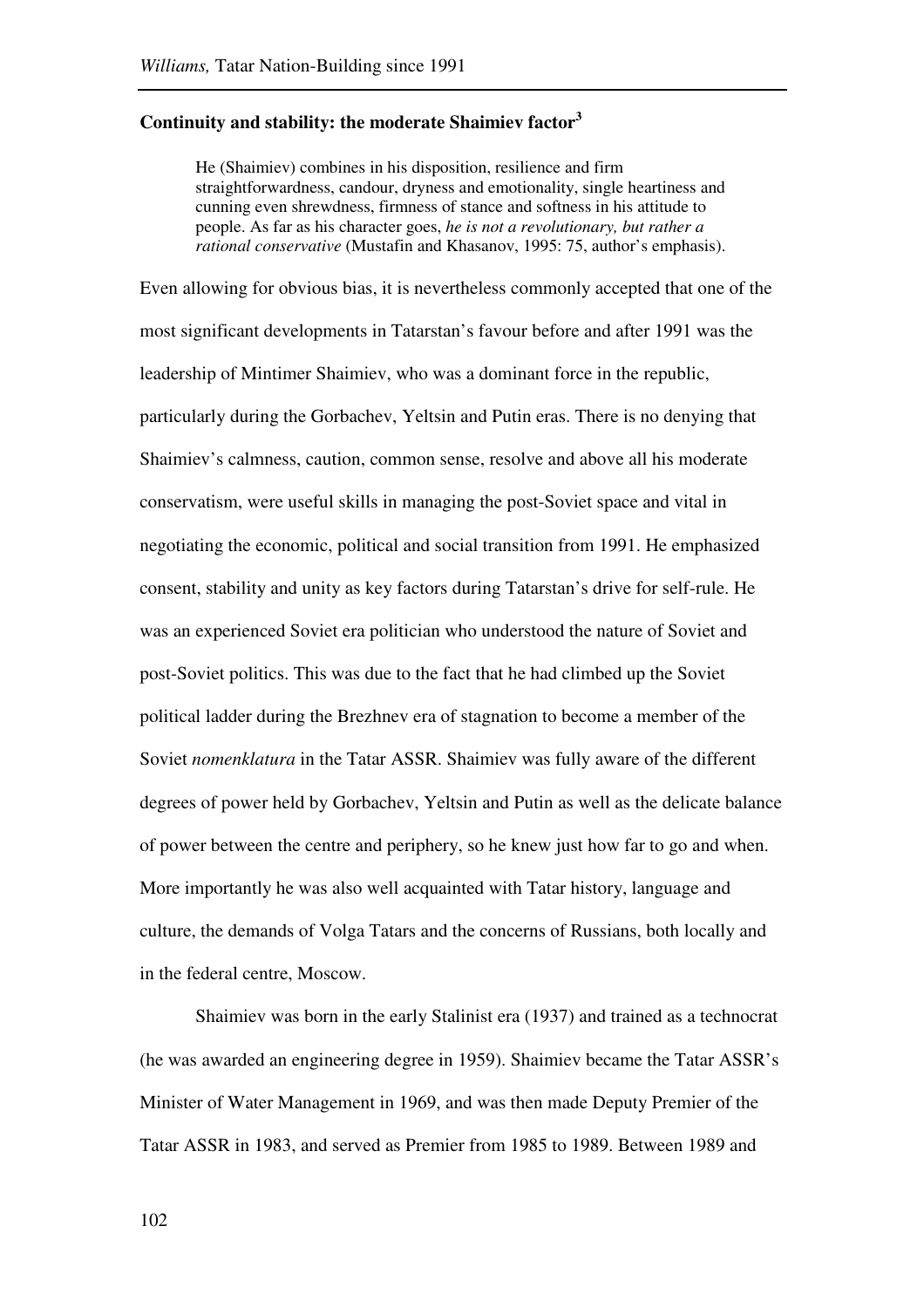1990, Shaimiev became the First Secretary of the Tatar ASSR Communist Party, then Chairman of the parliament of Tatarstan from 1990 to 1991, before finally reaching the highest post of all, that of President of Tatarstan, which he held between 1991 and March 2010 (Mustafin and Khasanov, 1995: 12, 22). He was well aware of the importance of Tatar language, which he learnt at home and in school, and of the history of Tatar nation building.<sup>4</sup> Thus Shaimiev declared at the First World Congress of Tatars in 1992:

The history of the Tatars nation is very difficult and tragic. The Tatars lost their Bulgar state, but found a respectable place for themselves within the Golden Horde. After its collapse they created the khanates of Kazan [...] the restoration of statehood was an idea ever present in Tatar history (cited in Mustafin and Khasanov, 1995: 113).

But Shaimiev also realized that he needed Russian to survive so he became a bilingual speaker. He was thus able to serve the Soviet system from the Brezhnev to Gorbachev eras and was also aware of the flaws in the Soviet system.

During the Gorbachev period (1985-1991), there was renewed ethnic agitation, as the USSR was facing economic crisis, nationalism and growing separatism.<sup>5</sup> During this period there was a push to increase the Tatar ASSR's status to that of a Union Republic, a goal Volga Tatars had wanted since 1920.

 As some scholars have pointed out the Tatar public centre (*Tatarskii obshchestvennyi Tsentr* or 'ToTs'), created in June 1988, was at the forefront of this ethnic mobilization.<sup>6</sup> The ToTs included famous Tatar writers, academics, clergy and other key members of Tatar cultural societies and clubs. These figures and groups had high expectations after over 60 years of waiting for Tatar nationhood and independence. Although relations were initially harmonious between the ToTs and the republican authorities, things started to deteriorate in January 1989, as the ToTs had tried too hard to build links beyond the Tatar ASSR, and demanded union republic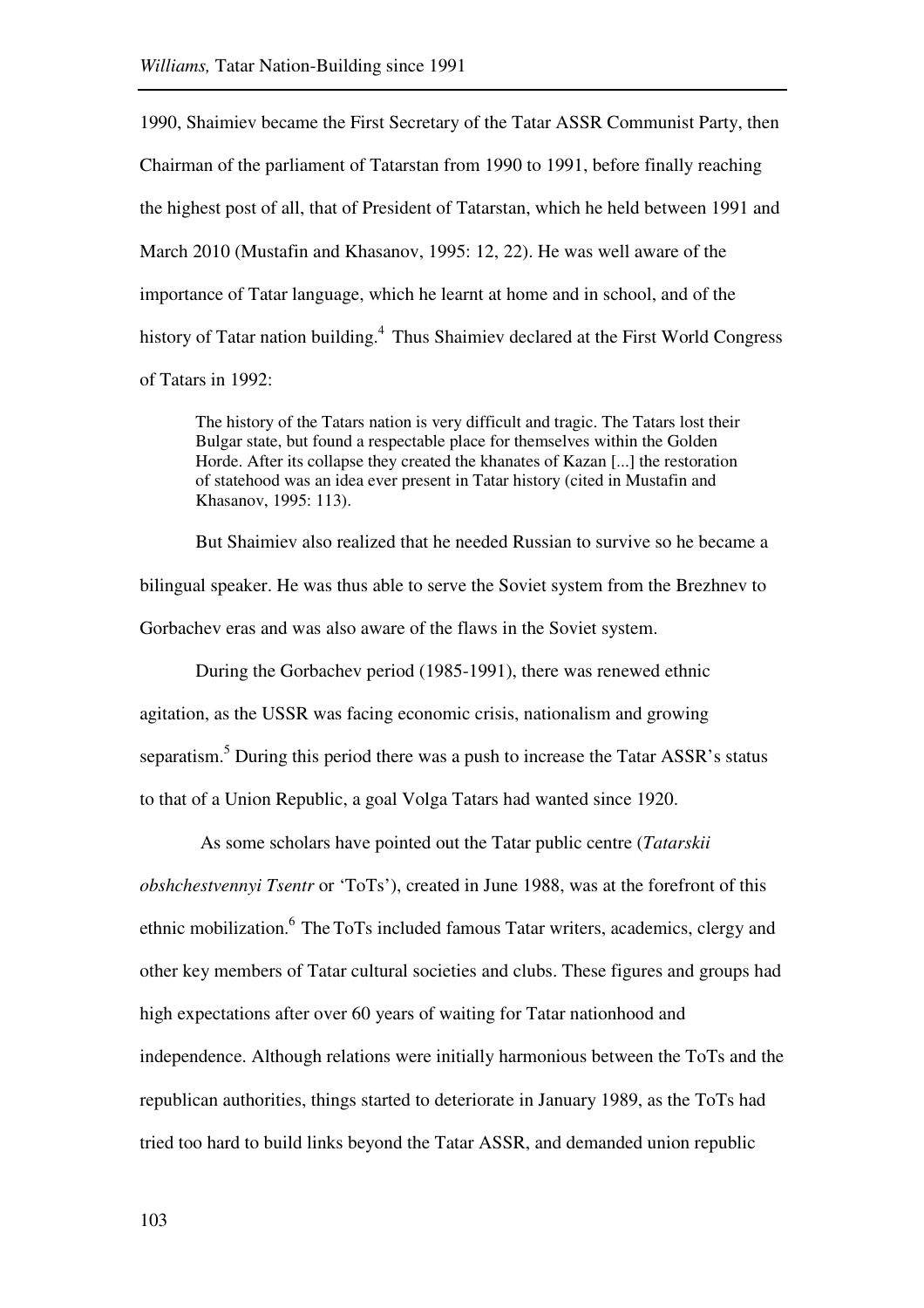status and economic sovereignty, all of which caused tension with Moscow and the Tatar branch of the Communist Party of the Soviet Union (CPSU) (Kondrashov, 2000: 119). According to Kondrashov:

The [Tatar ASSR] authorities stood for tackling problems in agreement and consultation with all parties involved, in order not to upset order and stability, not to damage relations with neighbours and with Moscow (Kondrashov, 2000: 119).

In relation to the above quote, the key phrases are "in agreement",

"consultation", and "all parties", local and federal, and this emphasis and strategy distinguished the republican authorities from the more extreme nationalists in the ToTs. In Moscow's view, some figures within the ToTs favoured Tatars over others, particularly Russians, whilst ToTs leaders accused the republican authorities, including Shaimiev, of "cowardice and passivity" and bowing to pressure from Moscow (Kondrashov, 2000: 119).

While in the late 1980s, this looked like a serious miscalculation on the part of the then Tatar authorities and Shaimiev himself, in the long run it proved to be a turning point. This more gradualist approach allowed Shaimiev and his allies to gain some control over the ethnic mobilization agenda, to reduce the hold the extreme nationalists seemed to have over the process and, above all, it eased Moscow's anxieties. This proved that Tatarstan's drive for independence would probably not generate ethnic conflict. In my opinion, President Shamiaev's experience of the political game and his well-honed negotiating skills proved decisive in avoiding such a situation.

This was, of course, not the end of the matter. The Tatar ASSR authorities did not just placate Moscow, they eventually mended fences with the ToTs. In January 1989, a ToTs congress draft pushed for complete economic sovereignty, and for Tatar as the only official language of the republic. However the Tatar authorities refused to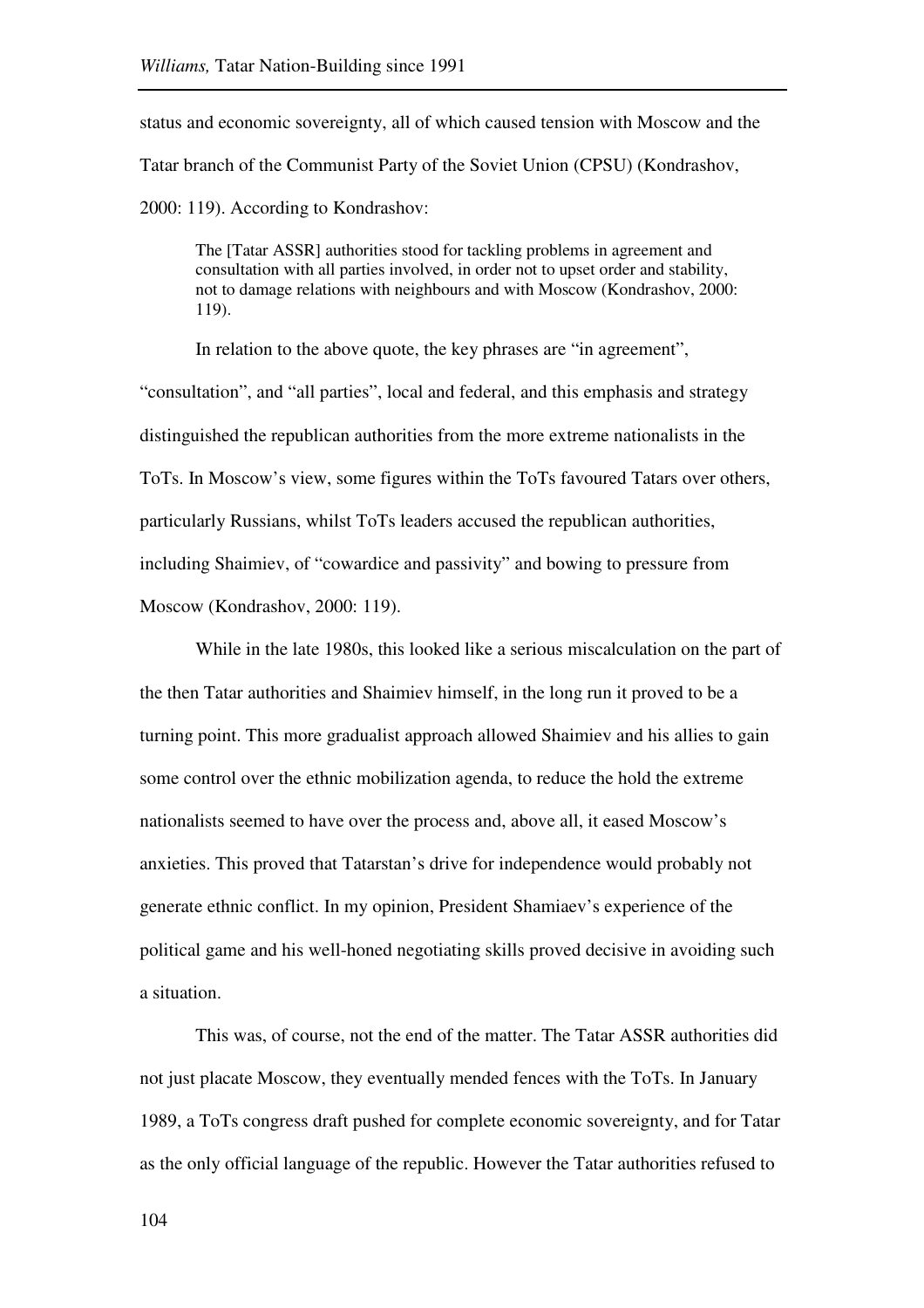bend to this pressure, and meanwhile started to negotiate with Moscow over the issue of "broad autonomy on economic matters" and "real bilingualism" before allowing the ToTs to officially register as a public organization on 17 July 1989 (Kondrashov, 2000: 119). According to Bennigsen-Broxup, ToTs radicals wanted an upgrade from AR to UR; sovereignty; increased Tatar representation in state organs; consultation on future developments, such as further industrialization; stronger links between the Tatar ASSR and the Tatar diaspora within the USSR; the reinstatement of Tatar as a state language; and a shift from the Cyrillic to the Latin alphabet for Tatar (Bennigsen-Broxup, 1990: 283-286). While these demands are understandable given the past treatment of the Volga Tatars during the tsarist period, under Stalin and in the post-Stalin era until Gorbachev's rise to power, fulfilling such demands would have probably engendered a negative, possibly military, reaction from Moscow; as a result the Tatar authorities championed some of these ToTs ideas, but in "a more moderate form" (Kondrashov, 2000: 122-127). Thus after the August 1990 Declaration of Sovereignty, Tatarstan declared both Russian and Tatar to be official languages of the republic and this became a key aspect of the 1992 Constitution and the 1992 Decree on Languages of the Peoples of the Tatar Republic (Garipov and Faller, 2003: 170- 171). Although in the early 1990s there was a lot of concern about this move in the Russian media and academic community, it was far short of the extensive demands and changes advocated by some members of the ToTs.

#### **Sovereignty: what's in a name?**

In relation to the main topic of this article—namely, the discourse, historiography and political debate on ethnic mobilization in Tatarstan and Tatar nation building—a number of concepts are crucial, including 'nation', 'citizenship' 'ethnicity', 'ethnic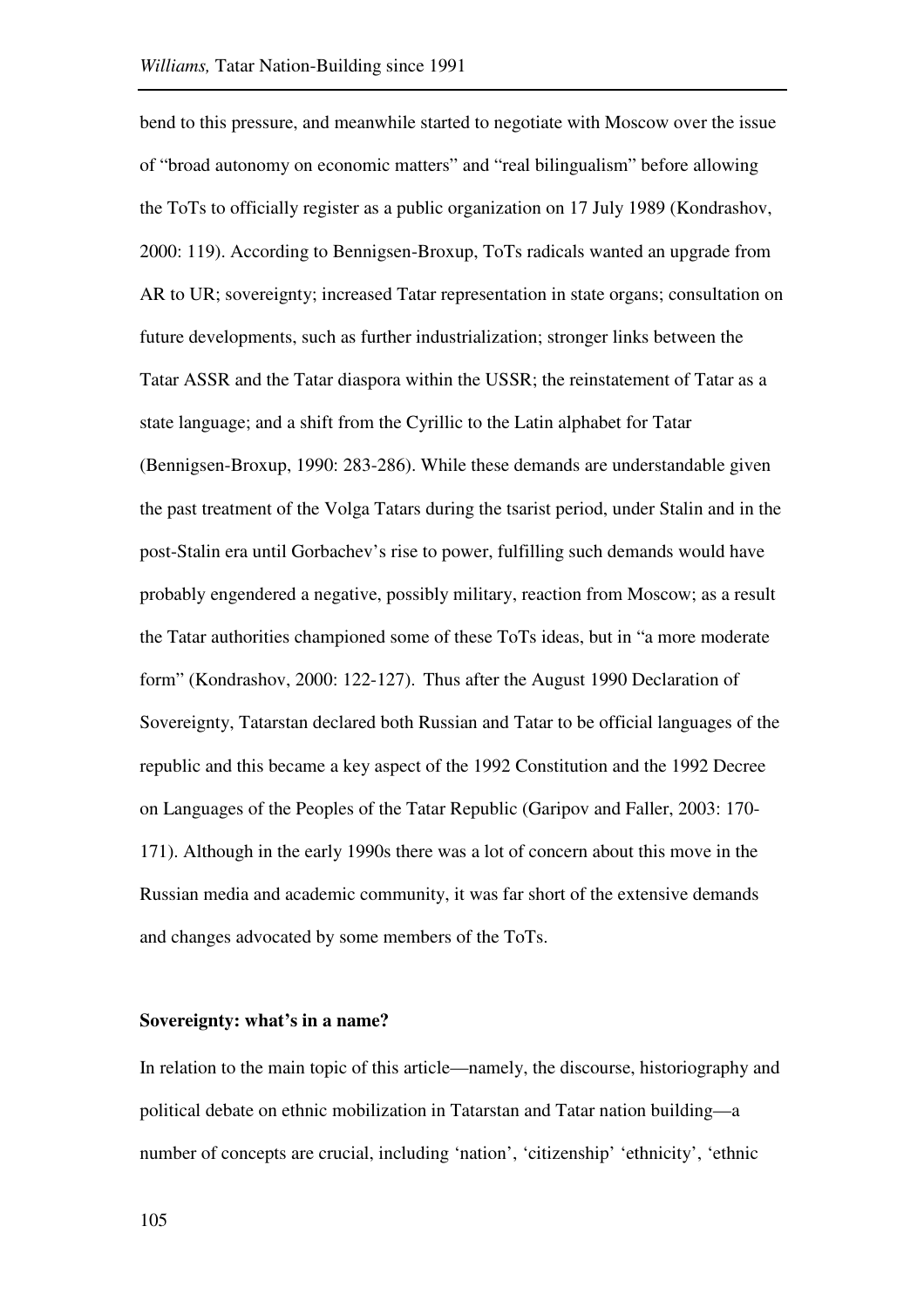revival', 'independence', 'sovereignty', 'secession', etc. Shaimiev himself used numerous terms between 1989 and 1994. Gorenburg points out that between 1989 and 1991, Shaimiev talked about "independence" (*samostroyatel'nost'*), then from 1991 to 1993 of "economic sovereignty" and of a "Tatarstan nation" (Gorenburg, 1999: 250). These shifting concepts do not demonstrate inconsistency or indecisiveness, but a desire to move the agenda forward without generating a local or federal Russian backlash. The context is also crucial: the December 1993 Constitution had been drawn up and approved, and Tatar bilateral treaty negotiations with Russia had begun, becoming a reality in February 1994.

Shaimiev's tendency to play down "sovereignty" and "secession" in favour of "autonomy" (albeit dressed up in the cloak of independence and sovereignty for his local audience), has meant that he has gradually been able to neutralize the radicals, ensure that Russians living in Tatarstan are not discriminated against; and so in due course, he secured a high percentage of Russian supporters for Tatar autonomy. Hence Gorenburg writes:

This [strategy] allowed them [Shaimiev and his government] to maintain their support among non-titular ethnic groups, preserve peace in the republic [of] Tatarstan and Russia] and avoid excessively alienating the central government (Gorenburg, 1999:251-252).

Crucial to this cross ethnic support throughout Tatarstan was Shaimiev and his advisors promotion of "inclusion" rather than "exclusion" in various key documents. The following extracts from the 1990 Declaration on the State Sovereignty of the Republic of Tatarstan will serve to illustrate the point:

realizing the historical responsibility for the fortunes of *multinational peoples*; expressing *respect for the sovereign rights of all peoples*, inhabiting the Russian Federation and the USSR […], ensuring the *inherent rights of Tatars, of the whole population of the Republic to self-determination* […]. Irrespective of nationality, social origin, belief, political convictions and other differences, the Tatar SSR *shall guarantee all citizens of the Republic equal rights and freedoms. Russian and Tatar shall be state languages and shall be equal in Tatar SSR* and the maintenance and development of languages of other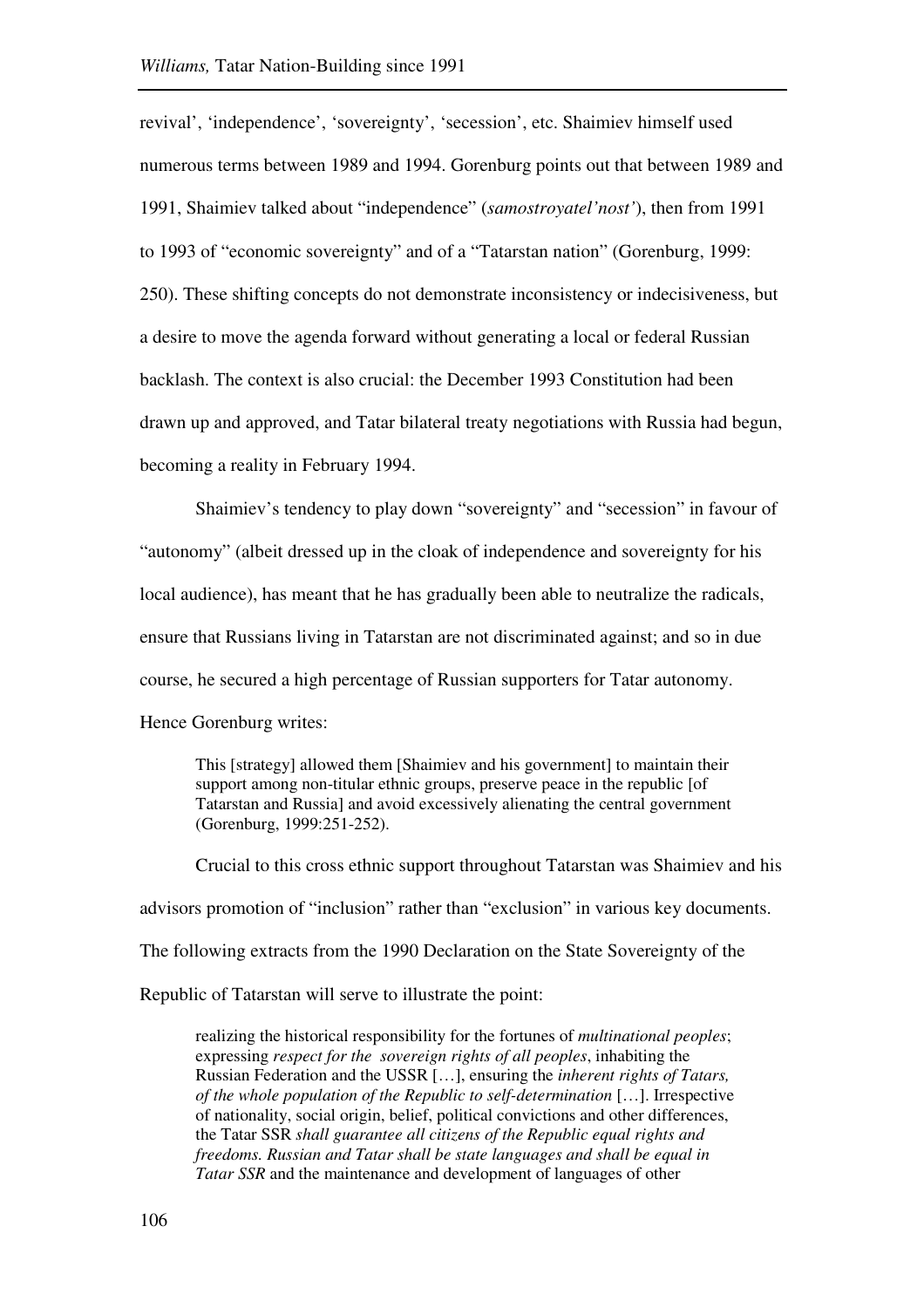nationalities shall be ensured" (M. Shaimiev, Chairman of the Supreme Soviet of Tatar Soviet Social Republic Kazan, 30 August 1990, emphasis added)<sup>7</sup>

It is clear from the above that the 1990 sovereignty document, while promoting Tatars and trying to improve their status through language vitalization rather than ethnic revival *per se*, Shaimiev still promoted equality for all ethnic groups in the Tatar ASSR, treating Tatars and Russians as "equal". However from a Moscow and Russian-speaking perspective, the increased importance attached to Tatar and the use of the terms 'sovereignty' and 'equal rights' might have been seen as undermining Russian/Soviet hegemony, Soviet federalism and the dominance of the Russian language. For this reason, at this early stage in Tatar nation building, the main goal of ethnic mobilization in Tatarstan was language promotion rather than broader systemic change. However, Shaimiev was quick to point out in an August 1991 newspaper interview that "our position remains the same: the sovereignty of the Republic of Tatarstan *will not have a national colouring*".<sup>8</sup>

While Shimaev's greatest critics—the ardent Tatar nationalists within the ToTs—may have felt that he had sold the Volga Tatars out, Shaimiev was fully aware of how delicate the situation in Russia was by late 1991. It had lost the 14 former union republics and a large proportion of its Soviet empire, so he limited his demands to the promotion of Tatar language and culture.

By 6 November 1992, when the Constitution of the Republic of Tatarstan had been drawn up, although Article 1 stated that the "Republic of Tatarstan" was a "sovereign democratic state", the emphasis was now on economic aspects of sovereignty. As Article 9 points out:

The earth, mineral wealth, water, forest and other natural resources, the animal and vegetable kingdom, means of state budget, assets of national banks, cultural and historical values of the peoples of Tatarstan and other estate ensuring the economic independence of the republic, the preservation of material and spiritual culture, shall be the property of the whole people.<sup>9</sup>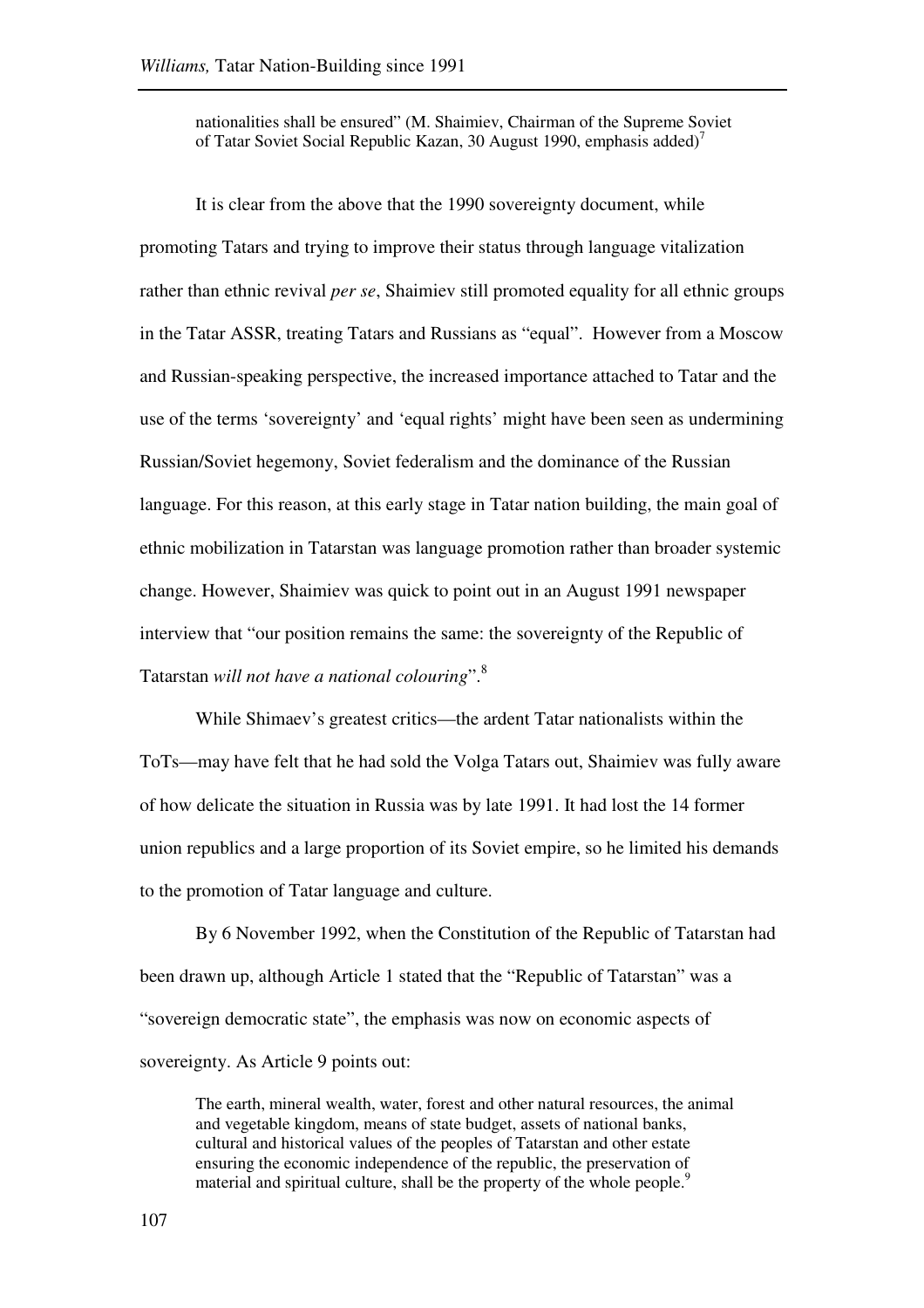Here it is evident that the 1992 Tatarstan Constitution was emphasizing the need to defend its economic resources and industries so that the economic benefits of sovereignty would be available to all citizens of Tatarstan.

# **Coping with Russian presidential power shifts**

A significant factor in the post-Soviet era as Tatarstan was debating the key issue of the benefits of Federalism and decentralism in Russia was the difficulties facing Russia after the collapse of the USSR. Thus Lilia Shevtsova concludes:

Post-communist Russia is a country of paradoxes. On the one hand, it is a model of endless movement. On the other, there is evidence all around of inertia and continuity […] there are areas of dynamism and success, areas of crisis and collapse, and increasingly areas of stagnation" (Shevtsova, 1999: 1).

Since 1991 Russia has gone through a major economic, political and social transformation: Economically Russia has dismantled its central planned economy and gradually introduced a market economy; politically Russia has moved from a one party to a multi-party system and also introduced a strong Presidency and socially Russia has moved from the old system of solidarity which guaranteed basic socioeconomic and labour rights to a radical overhaul of its system of social assistance. This has meant that the old welfare system has gradually been dismantled and a new system of social provision introduced. In this context, George W. Breslauer makes the following comparison of Soviet leaders' aims:

Khrushchev tried to *reform* the system; Brezhnev tried to *consolidate and adapt it*; Gorbachev attempted to *transform* it into a socialist democracy; and Yeltsin sought ultimately to *destroy and replace it* (Breslauer 2001: 45, author's emphasis).

The problem was that Yeltsin may have destroyed the communist system but he struggled to replace it with something stable, strong and durable throughout the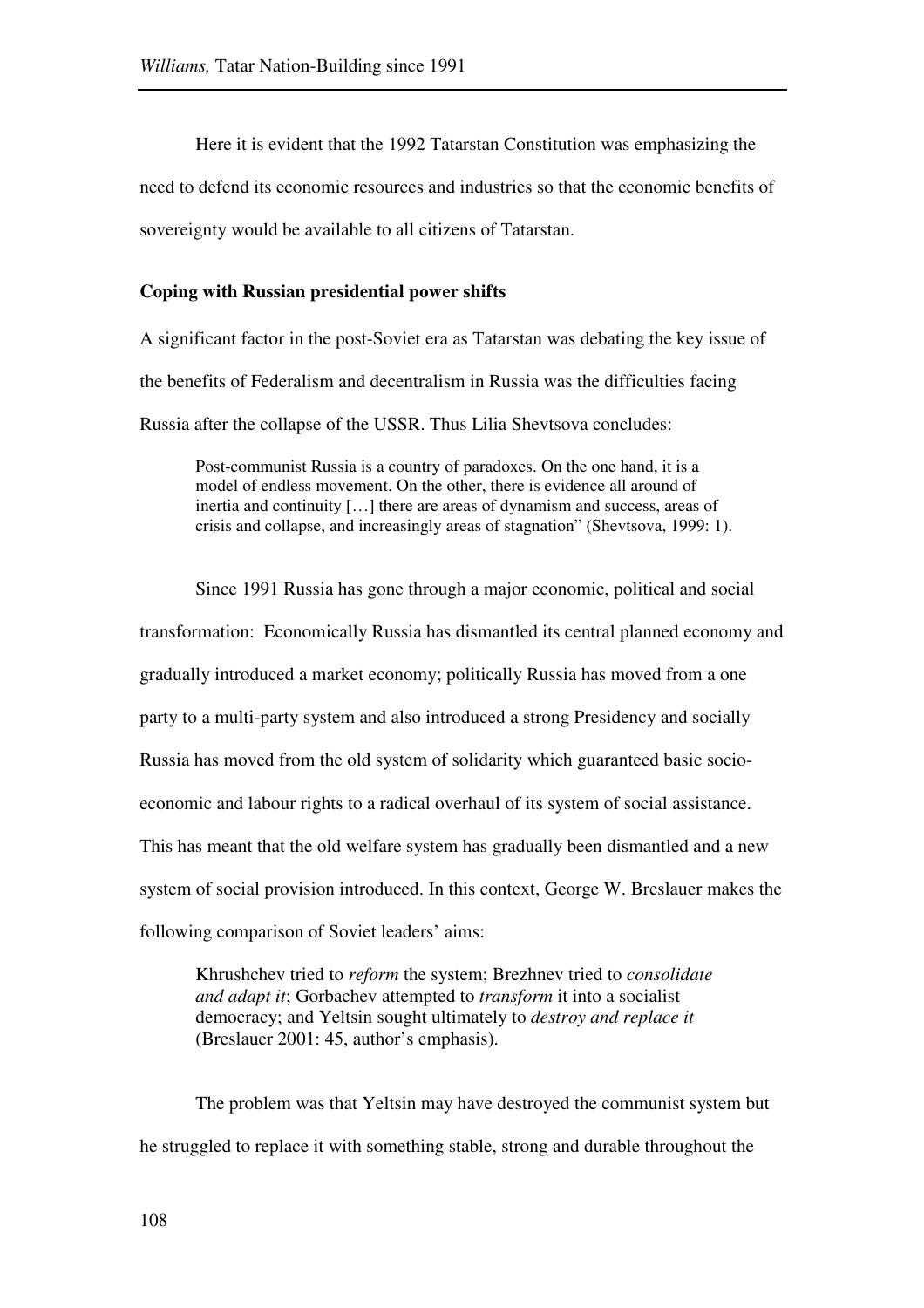1990s, so there were constant conflicts: between the executive and parliament, between the centre and the regions, among the 'oligarchs' or financial clans; within the presidential entourage and between the main political parties—Liberal Democratic Party of Russia (LDPR) through to the Communist Party of the Russian Federation (KPRF)—many of which opposed his rule. The problems Yeltsin inherited from the Soviet system were big enough for any new post-Soviet leader to tackle, but the situation was compounded by Yeltsin's style of leadership which was erratic, unpredictable and impulsive. Yeltsin had a clear lack of ideology, apart from being broadly anti-communist and as a result, his philosophy was rather eclectic. As Shevtsova notes:

Yeltsin could move in various directions and combine various ideologies— Westernisation, liberal democracy, open authoritarianism, statism and elements of nationalism" (Shevtsova, 2001: 83).

The consequence from 1991 to 1999 was political and economic instability because of Yeltsin's failure to take control and be decisive (so Russia was often rudderless). There were constant shake-ups (e.g. several prime ministers in the 1990s), and everyone failed to rally around "a single system of values". There was fierce opposition by KPRF and LDPR to Yeltsin's policies (notably on the economy and Chechnya). Moreover Yeltsin was in bad health, frequently ill and prone to drinking. The 1990s saw the rise of paternalism and favouritism under Yeltsin, as he often failed to weigh up the consequences of his decisions, which led to the need for constant adjustment and compromise; so he was in favour of "sharing responsibility without sharing power" (Williams, 1996: 9-36; Williams, 2000: 248-266).

From Shaimiev and Tatarstan's perspective, the aforementioned weaknesses and problems were clearly to their advantage. Thus Shaimiev proceeded to pursue his sovereignty project in a more sustained way. However, far from undermining the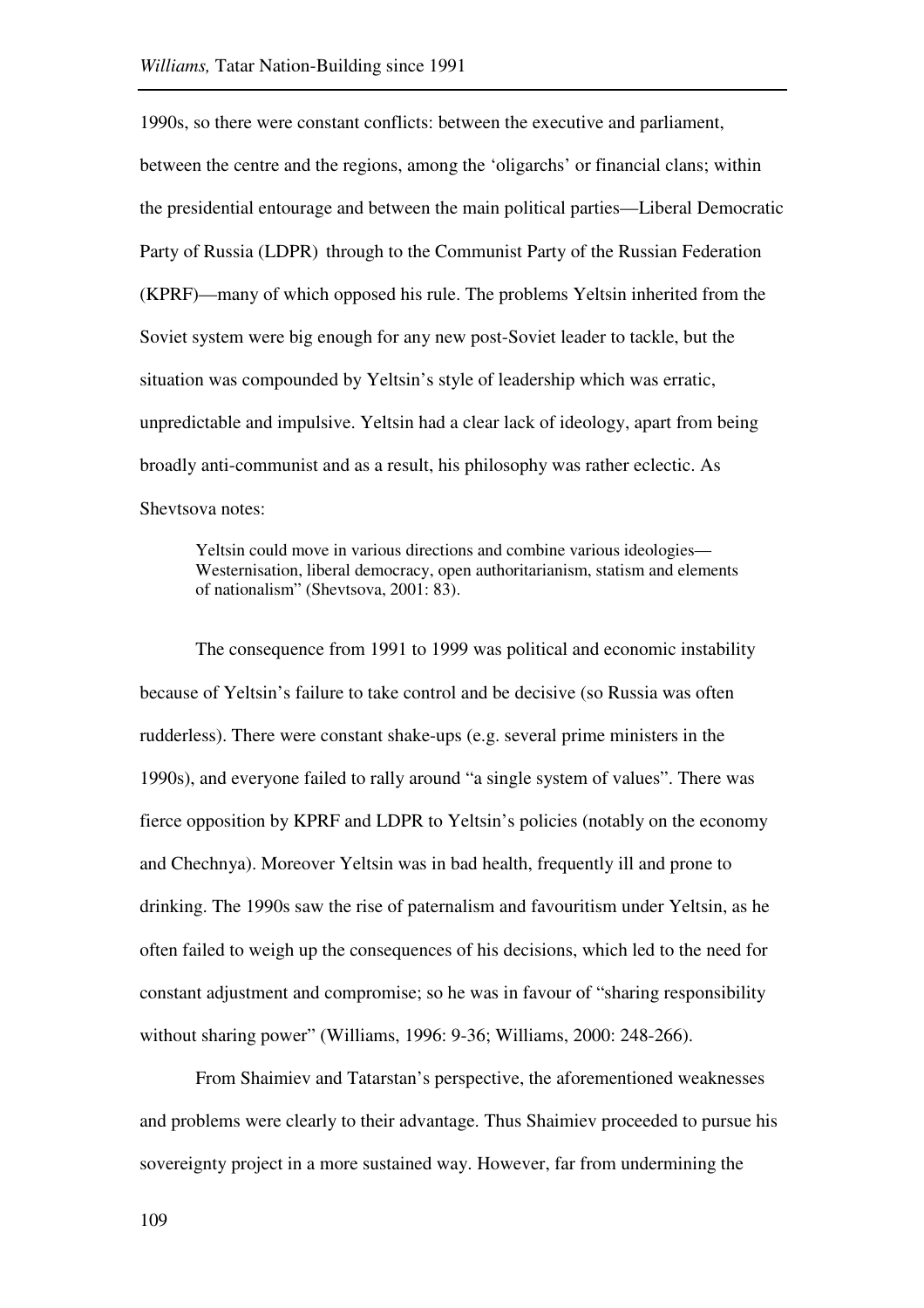notion of post-Soviet federalism, Tatarstan sought to create the symbolic and institutional trappings of sovereignty, which retained the integrity of the Russian state but gave Tatarstan greater autonomy within that post-Soviet space, so both sides gained. This Volga Tatar concept of sovereignty was perhaps most clearly outlined during the March 1992 referendum in Tatarstan which stated that:

The goal of the referendum is to determine if the change of Tatarstan from an autonomous republic to a sovereign state which remains united with the Russian Federation in a common economic and geopolitical space, but, which based on commonly accepted principles of equality and self determination of peoples, seeks to build relations with Russia and other states in a new way, on the basis of bilateral agreements and the delegation of some authorities to the Russian Federation on this basis, answers to the will of the peoples of Tatarstan.<sup>10</sup>

Once more a number of key themes are evident—unity, commonality with Russia, equality, self-determination. What Shaimiev desired from Moscow was respect and fair and equal treatment, and in return the President of Tatarstan was effectively promising that they would share the same post-Soviet space and that Tatarstan would not break away from the Russian Federation.

With regard to the referendum of 22 March 1992, it is important to point out that 61.4% of the population supported sovereignty, and 43% of Russians and 48% of Tatars living in Tatarstan were totally in favour of independence (Gorenburg, 2003: 135-136). The Tatarstan authorities emphasized greater autonomy from Moscow but not secession as the moderate Shaimiev wanted to maintain interethnic peace and economic stability for all those living in the republic.

The March 1992 federal treaty granted special status to republics and recognized their sovereignty and rights to local property and resources. This was followed in 1994 by other concessions in the form of power-sharing treaties. Tatarstan was one of the beneficiaries. Shaimiev's moderate approach, which successfully marginalized Russian centrists and Tatar nationalists alike, eventually led to the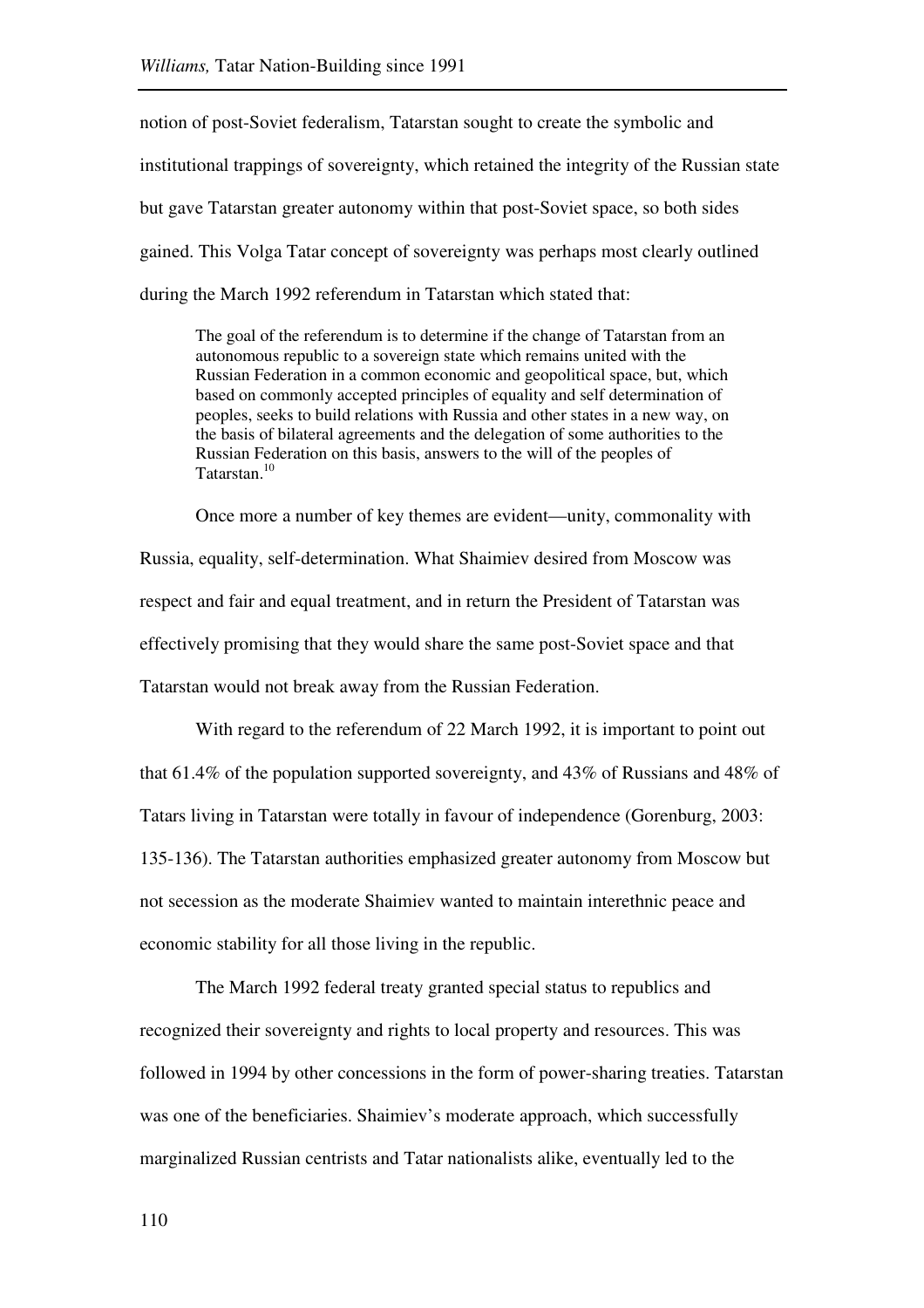signing of the "Treaty on the delineation of judicitional subjects and mutual delegation of authorities between the state bodies of power of the Russian Federation and the state bodies of power of the Republic of Tatarstan" in February 1994. The aim of this treaty was to decide who had power over which issues. Russia and Tatarstan had joint responsibility for the preservation of territorial integrity, common economic interests, cultures and languages, security and basic human rights on both sides, but Tatarstan was able to set its own budget, define and impose the republic taxes, manage its own economic affairs and engage in international relations with the outside world.<sup>11</sup> These limited indicators of 'sovereignty' were granted, Bahry argues, providing Tatarstan stayed within the bounds of Russian Federal law and policy (Bahry, 2005: 136).

While this looked like a major loss of central authority, this was far from being the case. Although Tatarstan negotiators used the term *gosudarstvennost* ('stateness') to refer to the outcome and gave the impression the republic had been granted economic sovereignty, in reality Moscow still had control over foreign trade, foreign capital and tax raising issues, so 85% of the taxes were determined by Moscow and only 15% by Tatarstan. On the upside though Tatarstan could now utilize its overseas oil revenues for the benefit of the leadership (so they could retain power), and for all citizens of Tatarstan so that everyone could see how the new socalled 'sovereignty' worked (Bahry, 2005: 134-135).

Shaimiev, as an ex-Soviet government minister, was well acquainted with his republic and wherever possible, according to his supporters, he resisted Moscow's pressures to introduce price liberalization, privatization, etc. and was strongly opposed to the adverse affects of Yeltsin's 'shock therapy' policy (Williams 1996: 9- 36). Shaimiev used local taxes to maintain support for state industry in Tatarstan and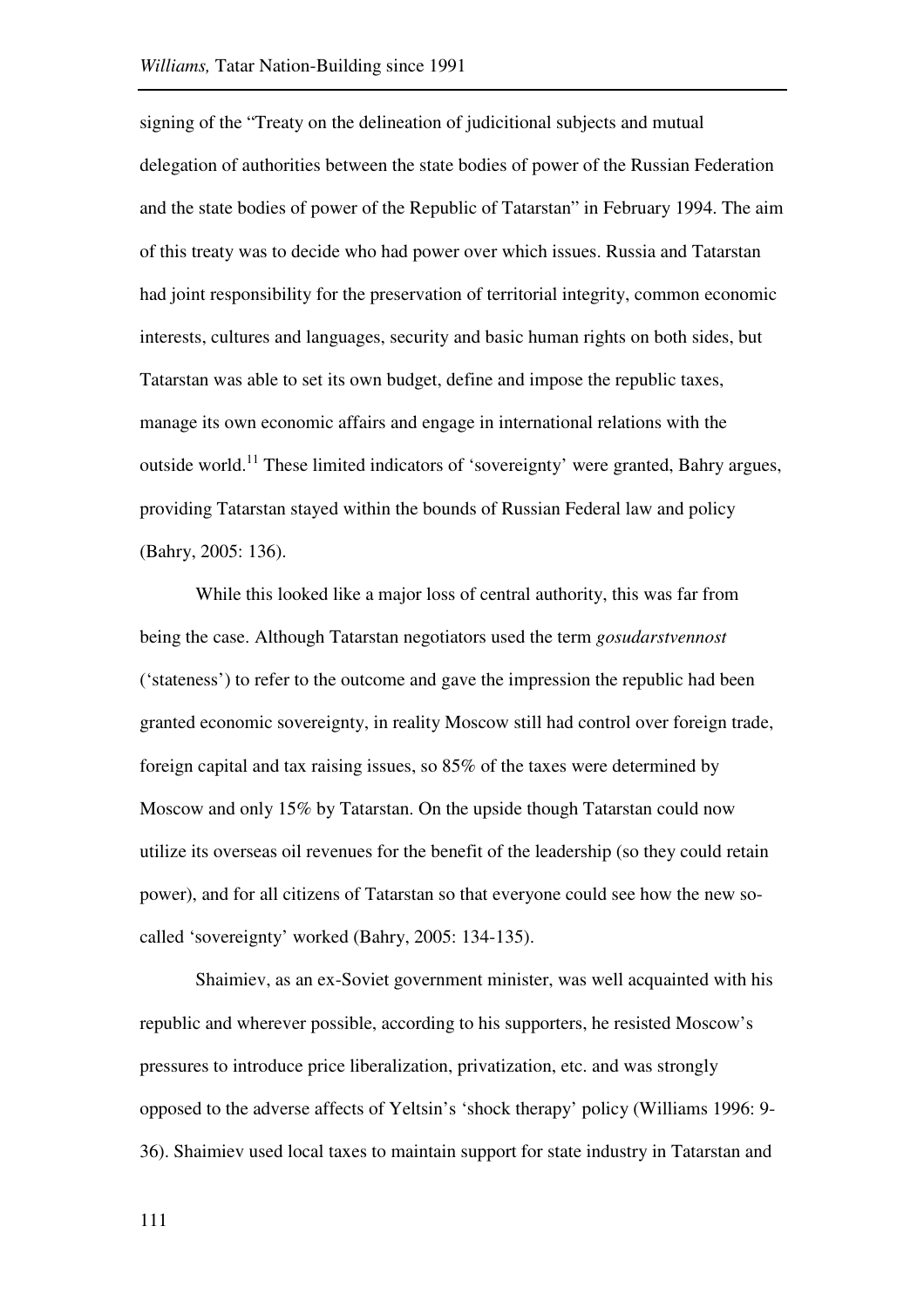subsidized food and utility prices. As a consequence Shaimiev managed, unlike his federal counterpart, to preserve social cohesion and the worst excesses of Russia's economic problems (Bukharev, 1999: 31-35). Bukharaev concludes that Tatarstan's economic model under Shaimiev "was essentially characterised by its soft entry into the market and gradual privatization with simultaneous provision of the social safety net" (Bukharaev, 1999: 37).

Through this strategy Shaimiev was seeking to achieve greater economic autonomy, to reduce Moscow's interference in its economic affairs, and to protect Tatarstan against the adverse effect of the ups and (mostly) downs of Yeltsin's economic policy.

In terms of Yeltsin's policies, his reforms led to inflation, budget deficits, major wage arrears, privatization, poor tax collection, the need for loans from the International Monetary Fund, a heavy reliance on imports, and the need to sell Russian and Tatar oil and gas to stay afloat. He did not use tried and tested policies, and had no solutions for the mounting problems. Instead he ruled Russia by 'veto' and 'instinct', and his policies were largely ad hoc, reactive, aimed at preserving his personal rule.

With regards to centre–periphery relations Yeltsin was seen as weak and indecisive, as giving away too much power to the likes of Tatarstan. Following the economic collapse of 1998, Yeltsin's authoritarian tendencies, his major failures and his tendency to retreat, coupled with Russia's instability, all prompted his resignation in December 1999. He nominated Vladimir Putin as his successor, but the Yeltsin legacy was not a good one and he left Putin with a great many issues to resolve (see Williams, 1996: 9-36; Williams, 2000: 248-266).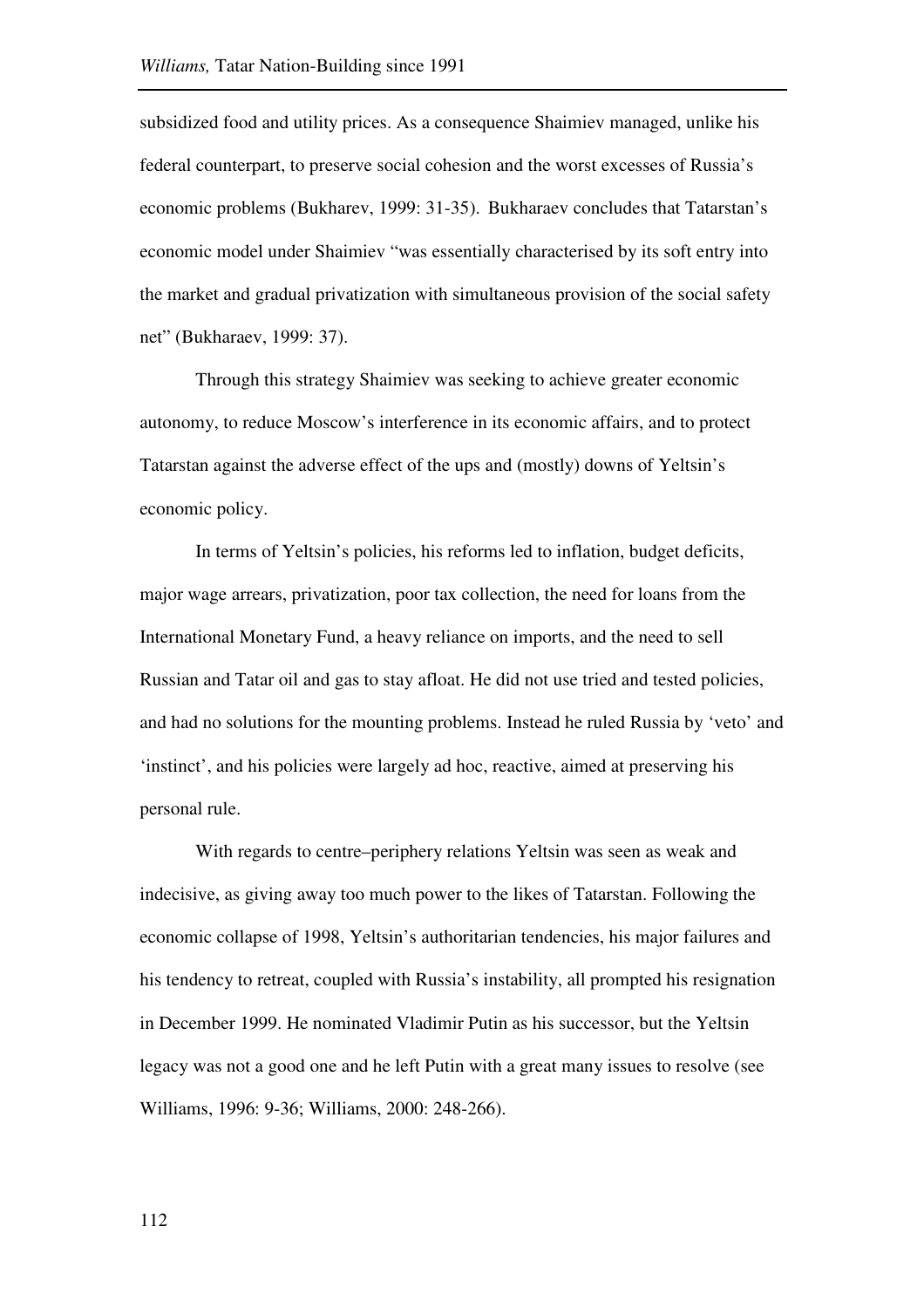# **Putin and Tatarstan**

Putin's rise took place in the context of increasing feelings of insecurity, fear and personal danger as a result of the legacy of an unsuccessful war in Chechnya, a Chechen attack on Dagestan and the Moscow apartment, and the Volgodonsk and Buinaksk explosions of September 1999. Putin successfully used Chechen threats to unite Russian society and consolidate his regime in the run-up to the March 2000 presidential elections. Over the next eight years, and during two terms in office, he proved himself to be more dynamic, reliable and decisive than Yeltsin. Where Gorbachev destroyed the USSR and Yeltsin failed to serve and protect Russia's national interests, Putin stressed both the pros and cons of the Soviet era and emphasized the need to put Russia first, to restore its national pride, and to protect Russia's national interests. This eventually led to a more authoritarian type of rule an anti-oligarch campaign, limitations on political pluralism and freedom of the press, a hardline stance on Chechnya, standing up to the West, managing the economy more effectively and adopting a nationalistic and 'great power' rhetoric to neutralize political opponents (LDPR, KPRF). Finally, Putin used the majority of the Unity or United Russia Party in the Dumas of 1999, 2004, 2007 to push through reforms which granted greater power to the Russian president and the security structures, prosecutors, and other allies.

Returning to the main theme of this article, Putin has sought to refocus power to the centre, reducing that of regional and other elites. He has portrayed himself as "President of all Russians" and ran on a ticket that promoted stability and renewal. Thus Shevtsova concludes:

The center [Kremlin] has managed to liquidate the independence of regional elites, to depoliticize big business, to drive the opposition out of legal politics,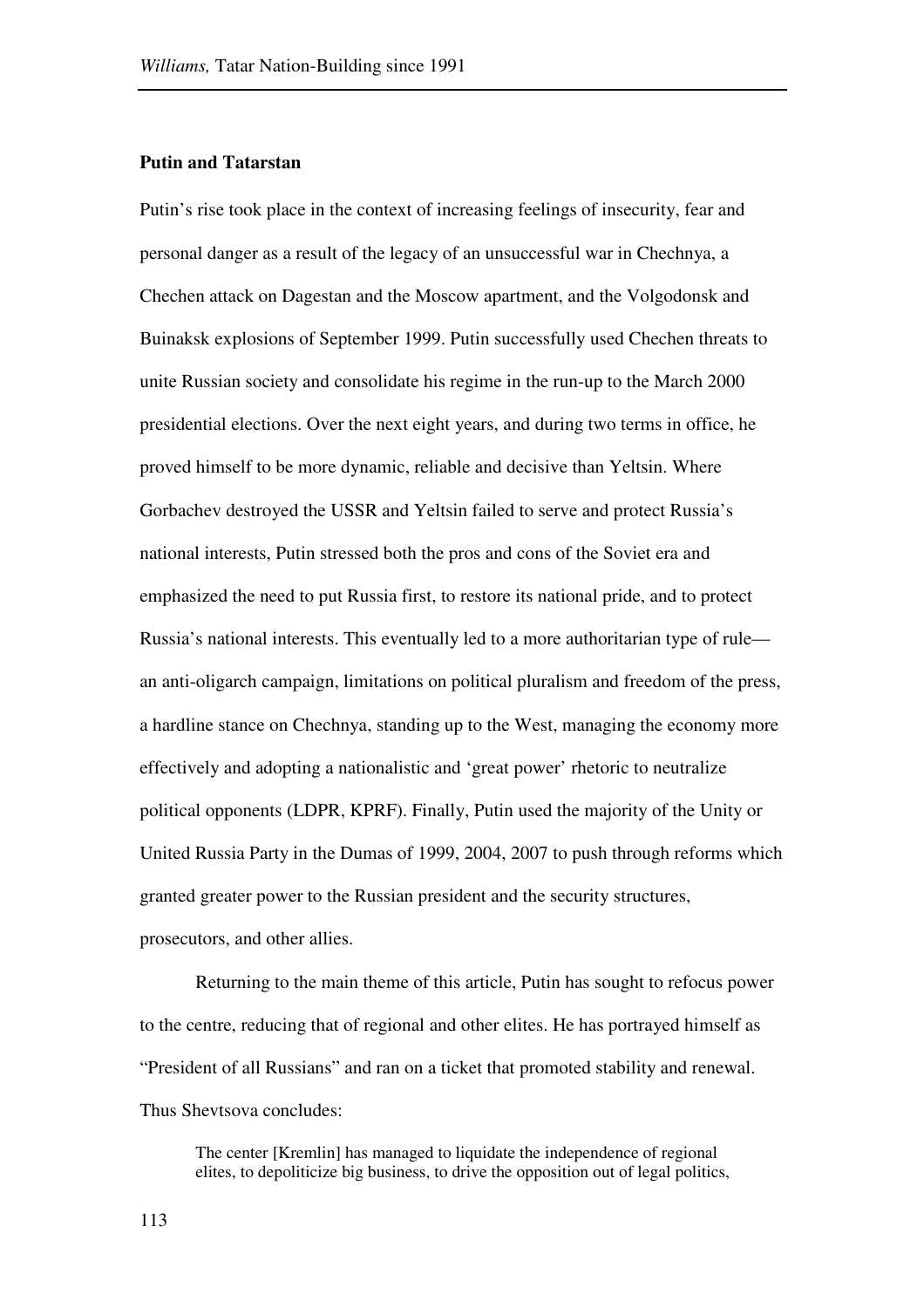and finally to rally around itself servile social groups that were willing to support every initiative the Kremlin took (Shevtsova, 2007: 47).

Putin's Russia from 2000-2008 was characterized by growing centralization

and a changing regional policy. Orrtung maintains that:

Over the course of his first term (2000-4), Putin transformed center-regional relations and restricted the regions' political power. The changes […] greatly strengthened the central executive's oversight and control of the regional administrations and limited the governors' capacity to make policy without the Kremlin's consent (Orrtung, 2008: 3).

Putin did this through a variety of means: firstly, he created *polpredy* ('super

governors') to oversee regional governors; secondly, governors and regional

legislative chairman were stripped of the right to sit on the Federation Council; third,

he abolished the election of governors and presidents of national republics; fourth, he

divided Russia into seven districts (the same as military districts) run by his own

appointees; and finally, he increased the economic control of the Russian Treasury

over governors.<sup>12</sup> The current presidential representative in the Volga federal district

is Grigory Rapota.<sup>13</sup>

What did all this mean for the February 1994 bilateral power-sharing treaty

between Russia and Tatarstan when it came up for its ten-year renewal on 29 October

2005? According to Graney, after September 2004, Tatarstan:

[...] pursued the same strategy that had brought them such success in the past – keeping the sovereignty project as robust as possible while accommodating it to new political and economic realities in Russia (Graney, 2009: 139).

Throughout 2004 and 2005, the Tatarstan authorities used their parliament,

members of the Federation Council and United Russia Party structures to try and limit

the impact of Putin's regional reforms:

[U]ltimately some elements of Tatarstan's proposed amendments were accepted by Putin—the center agreed that regional parliaments and elites should be 'consulted' in the period proceeding nominations of candidates for regional executive, and a month long 'conciliation' period was introduced before the dissolution of any regional parliament in the event of 2 consecutive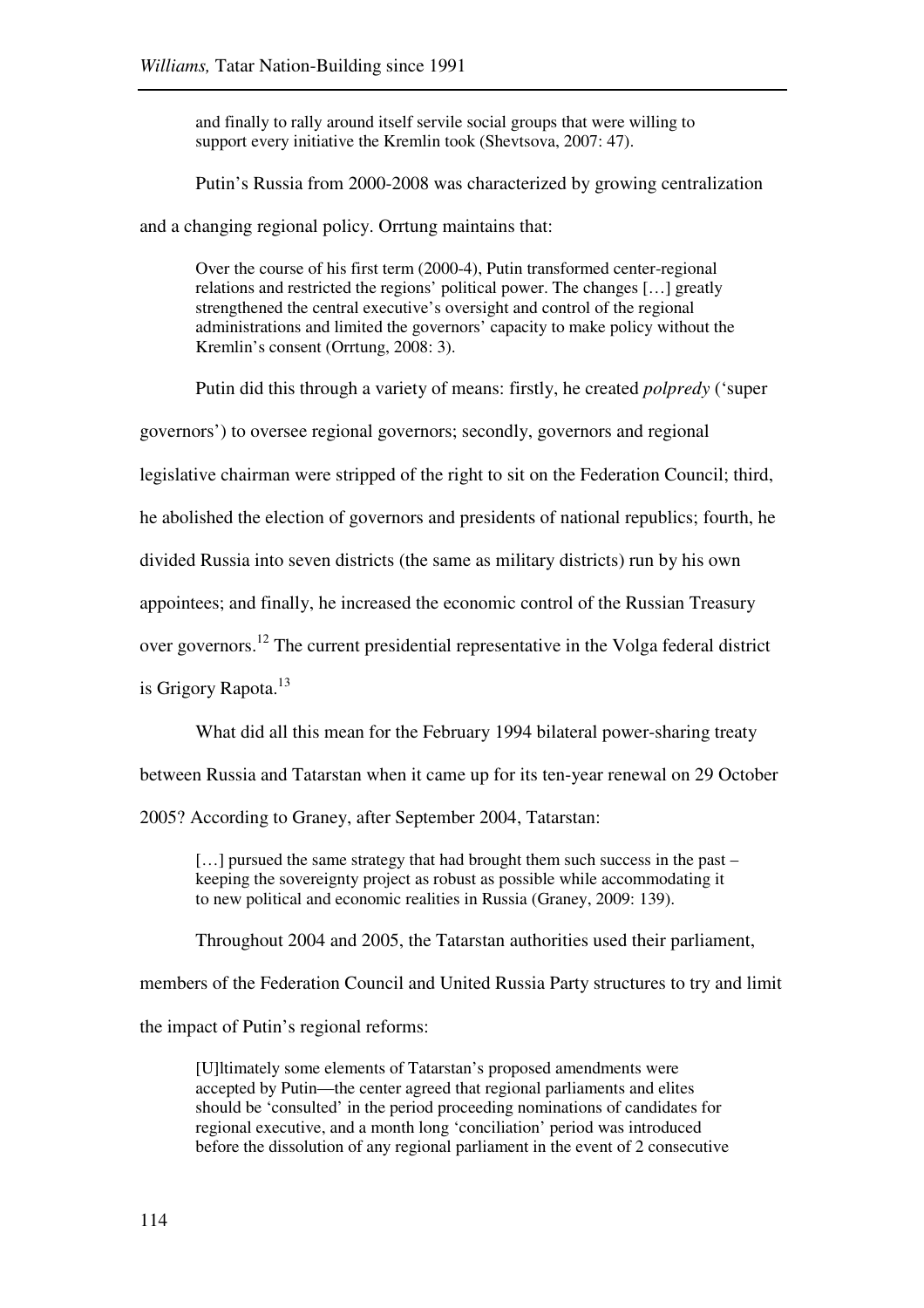candidate rejections (*Rossisskaya Gazeta*, 15 December 2004, cited in Graney, 2009: 137-138).

The negotiations around the renewal of the 1994 bilateral treaty began in October 2004 and were almost completed by 10 March 2005. According to Graney, Shaimiev supported Putin during the Beslan crisis and in the process secured Putin's support for re-nomination as President of Tatarstan on 11 March 2005 (Graney, 2009: 138). Subsequently Putin participated in the 1,000th anniversary of Kazan celebrations in late August 2005. This is interpreted by Graney as a sign of a less hardline and more conciliatory approach to certain regions, providing they made concessions to Moscow (Graney, 2009: 140-145). All this paid off when in October 2005, the new revised bilateral treaty between Moscow and Tatarstan was approved and subsequently ratified by the Russian Duma and Federal Council on 4 and 6 July 2007 respectively (Graney, 2009: 147). This less aggressive and less separatist approach led to Shamiaev being re-elected four times (1996, 1999, 2001, 2005) and to his becoming an ally of Putin and a senior figure in United Russia.

The successful renewal of the bilateral treaty also confirmed Tatarstan's distinctiveness and ensured that it retained some economic and cultural autonomy in the early twenty-first century. Bahry rightly concludes that "the retraction of regional privileges was slower and more difficult in Tatarstan […] than in many other regions [of Russia]" (Bahry, 2005: 141). However, she also adds that "sovereignty proved to be more *internal than external*" (Bahry, 2005: 141, author's emphasis).

# **Future prospects**

Shaimiev was the top politician in Tatarstan for over 20 years and was not replaced until March 2010, when Rustam Minnikhanov took over the post. While Shaimiev made a concession to the current Russian President Medvedev, albeit unwillingly, to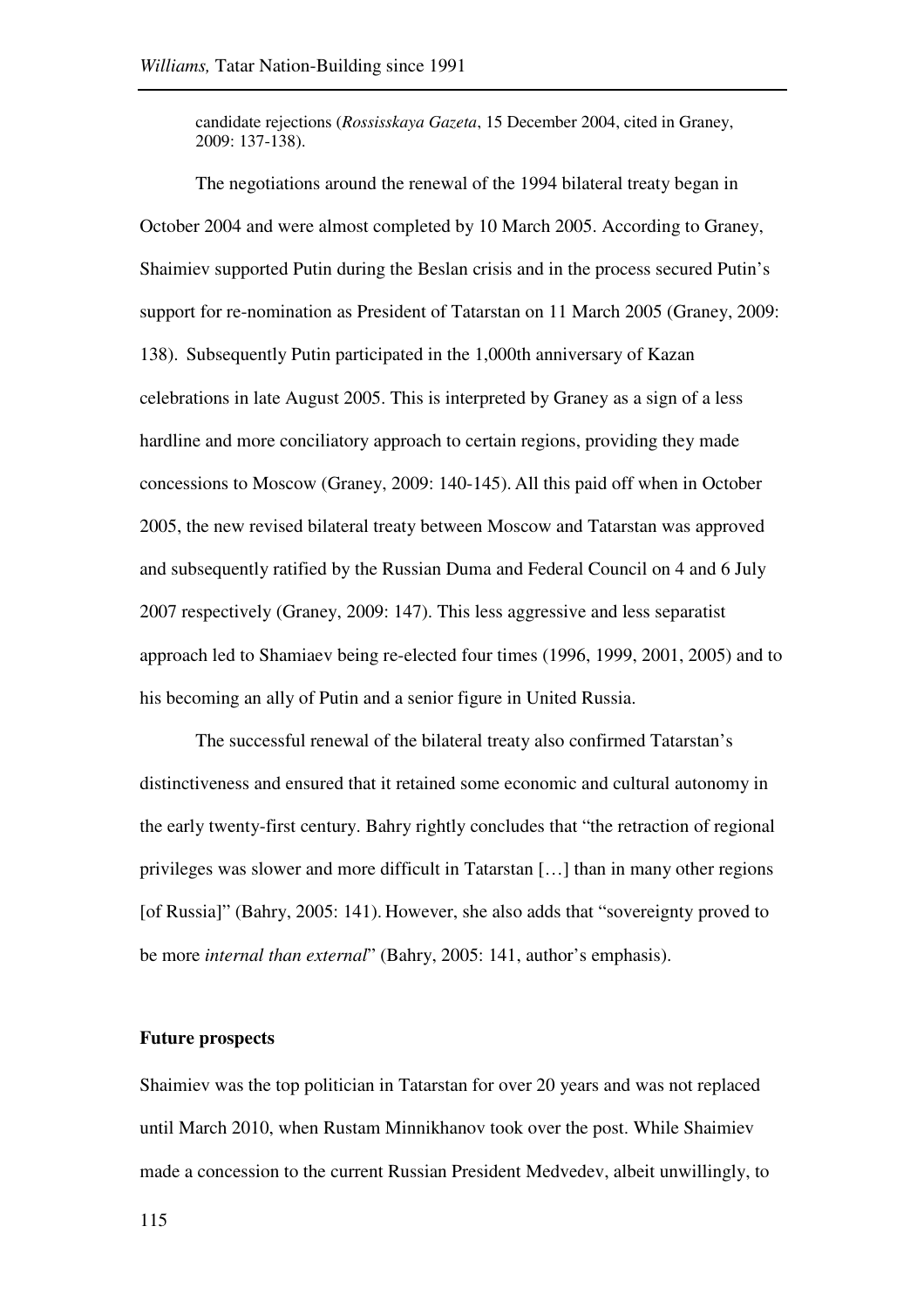step down as head of the republic, he has managed to stay in power; he subsequently became a United Russia candidate and then 'State Advisor' with wide-ranging powers such as initiating bills, and making recommendations to the second President of Tatarstan. It is possible that he is the power behind the throne, as the new President Minnikhanov formed a government based on the ex-president's recommendations, and only presented them to the new prime minister afterwards. Furthermore, Ivanov suggests that around 50% of ministerial chairs have been retained by Shaimiev's people; the other half by Minnikhanov's supporters (Pavlov, 2010). Shaimiev's new position gives him quasi-presidential powers. Although neither Medvedev nor Putin came to Rustam Minnikhanov's inauguration, suggesting that something was amiss, at the time of writing the federal authorities had not interfered in Tatarstan's affairs.

This brings us to the final key issue: can Tatarstan's sovereignty and long-term nation building project survive under the new President Minnikhanov? The answer depends on a number of factors, not least whether Medvedev will continue with Putin's onslaught on Russia's regions, the strength of Minnikhannov's power base, his negotiating skills, and the degree of support that Volga Tatars and Russians have for Tatarstan autonomy in 2011 and beyond. Recent research by Hagendoorn *et al*. suggests that support for what they term "regional separatism" depends on age, gender, level of education, group relationships, ethnic migration, religion and so forth (Hagendoorn *et al*., 2008: 357). Hagendoorn and his colleagues conclude that the factors indicating support for "regional separatism" include increasing wealth, maintenance of the republic, and the fact that people have become acquainted with greater autonomy. But all this must be balanced against countermeasures from the federal government (e.g. economic sanctions, military intervention, and so forth) (Hagendoorn *et al*., 2008: 359-360). Apart from the use of the term "regional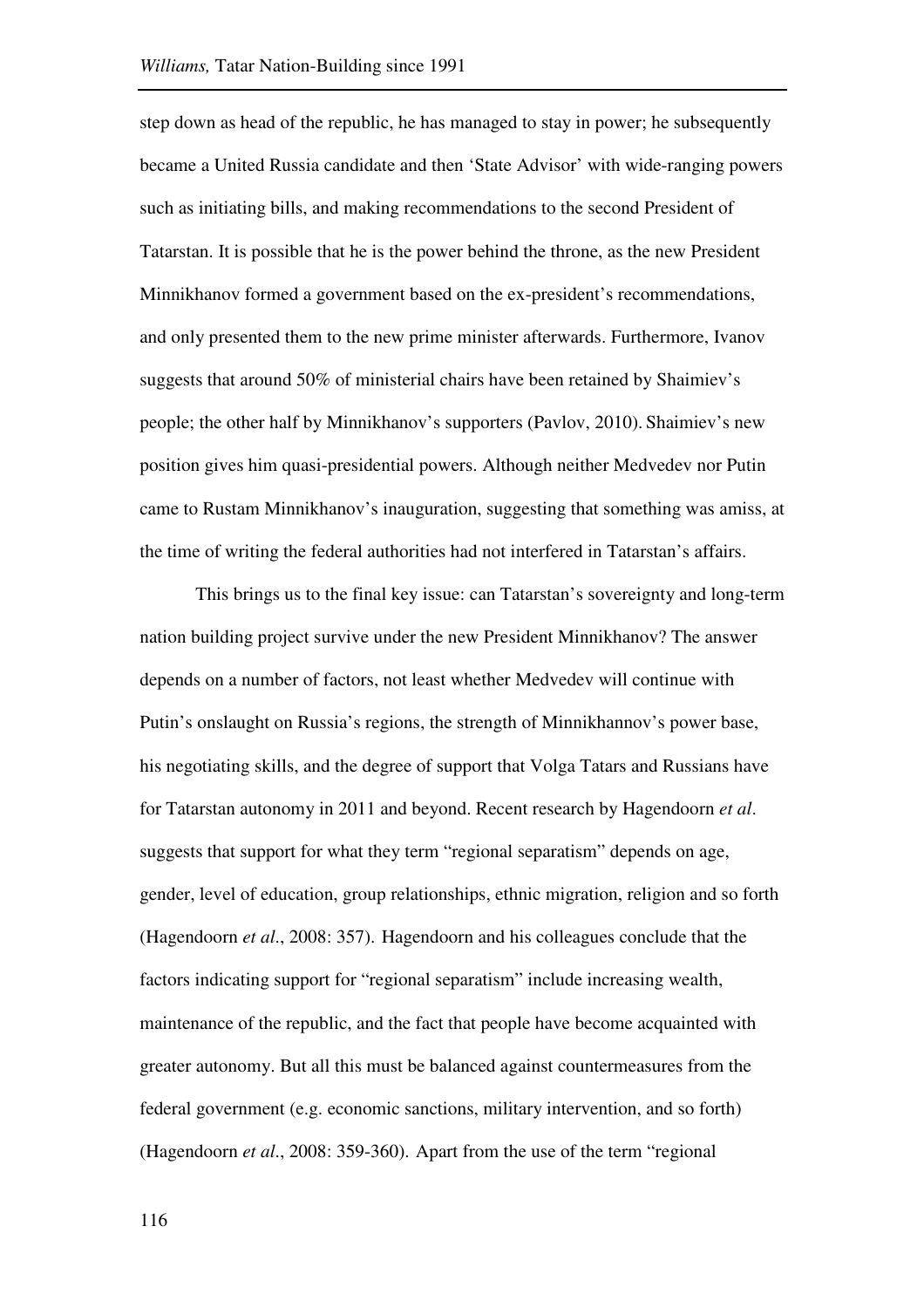separatism", which does not seem to fit the Tatarstan model of sovereignty, it is clear that Russian and Volga Tatar support for these goals are high and that intergroup relations are generally good, with all enjoying the possibility of becoming prosperous. So in these terms the outlook seems positive.

Giuliano's research highlights another trend in Tatarstan's favour, namely the fact that since the 1960s Tatarstan has undergone a process of *zemlyachestvo* (that is the creation of an 'in-group') and this network and patronage system was continued under Shaimiev. Its goal was to protect member's positions and preserve the *zemlyachestvo* network (Giuliano, 2000: 307-308). If at least 50% of Minnikhanov's government come from this system, and if he continues to support the network and patronage system, then it is probable that the Tatarstan sovereignty project will be maintained and expanded, whenever possible, for many years to come.

#### **Conclusion**

This article has demonstrated that Volga Tatar elites have sought to gain political power and economic wealth without provoking a backlash from Moscow or the local multiethnic population. This was achieved through a totally different integrationist strategy to that pursued in other parts of Russia, for example in Chechnya. Both republics implemented different sovereignty projects, levels of nationalism and varying degrees of accommodation within Russian federalism. However the impact has been positive for Volga Tatar regional identity and negative, thus far, for Chechens, resulting in the labelling of the latter as 'terrorists' in the post-Soviet, post-9/11 world.

These different outcomes are partly the result on the one hand of the key role played by Volga Tatar elites in promoting Tatar language revitalization and economic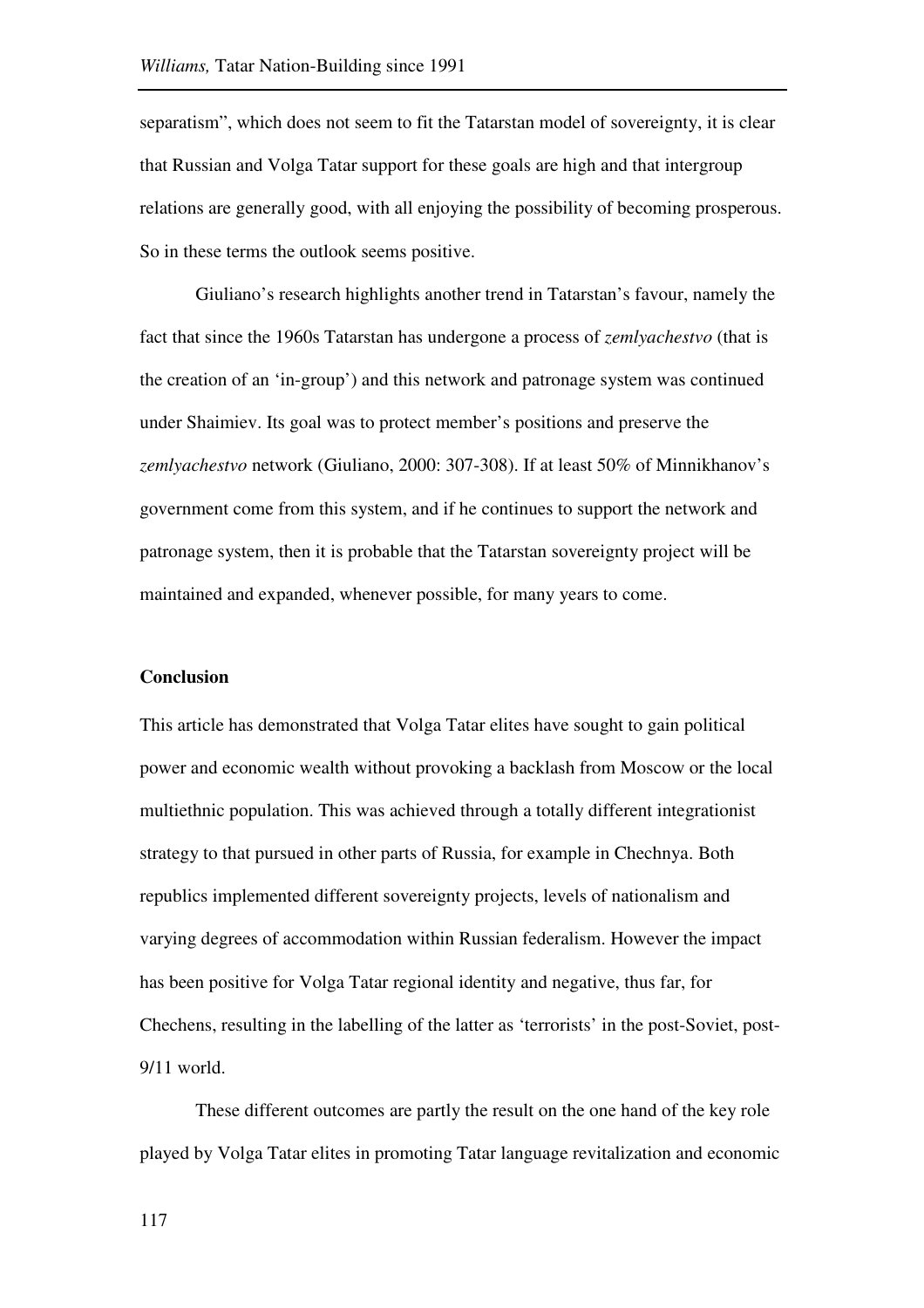autonomy, and on the other hand of the more extremist measures and demands for sovereignty and secession by various Chechen and North Caucasus groups. This has led to the pursuit of ethnic nationalism in Chechnya and elsewhere in the Caucasus, while the two presidents of Tatarstan have largely emphasized a more civic form of nationalism which involves promoting nationhood with citizenship and inclusive political participation. Both of these reform strategies have been pursued in line with their own respective post-Soviet interests. This had some positive effects in Tatarstan, namely reduced interethnic conflict, greater social cohesion, and increased political and economic equality, while such trends remain elusive in Chechnya and the Caucasus. Tatarstan elites have sought to maximize autonomy and Chechens to gain sovereignty. Both groups tried to keep the nation building and ethnic mobilization process agenda under their firm control and for their respective benefits. However, while for Tatarstan this has amounted to greater autonomy, in the form of powersharing, in Chechnya it has led to continued threats to its sovereignty by Russia and to Russian federalism by Chechens. Despite Putin's rhetoric during his time as president, high levels of Chechen nationalism remain and concessions were not sufficient to prevent ethnic clashes, as is sadly illustrated by the January 2011 bombings in Domodedovo airport in Moscow. However, to date, the Tatarstan leadership has by and large achieved its goal, gaining significant privileges from Moscow; Moscow in turn has been able to accommodate Volga Tatar nationalism and avoid secession from the Russian Federation.

#### *Notes*

The article is based on the results of an INTAS-funded project No. 05-1000006-8374, "Linguistic and Ethnic Revival in Russia: From Policy to Cultural Diversity" which enabled the analysis and collection of material on Tatar language use and policy, surveys, and visits to Tatarstan between October 2006 and September 2008. The author, as project coordinator, would like to thank all project participants from the UK (University of Central Lancashire,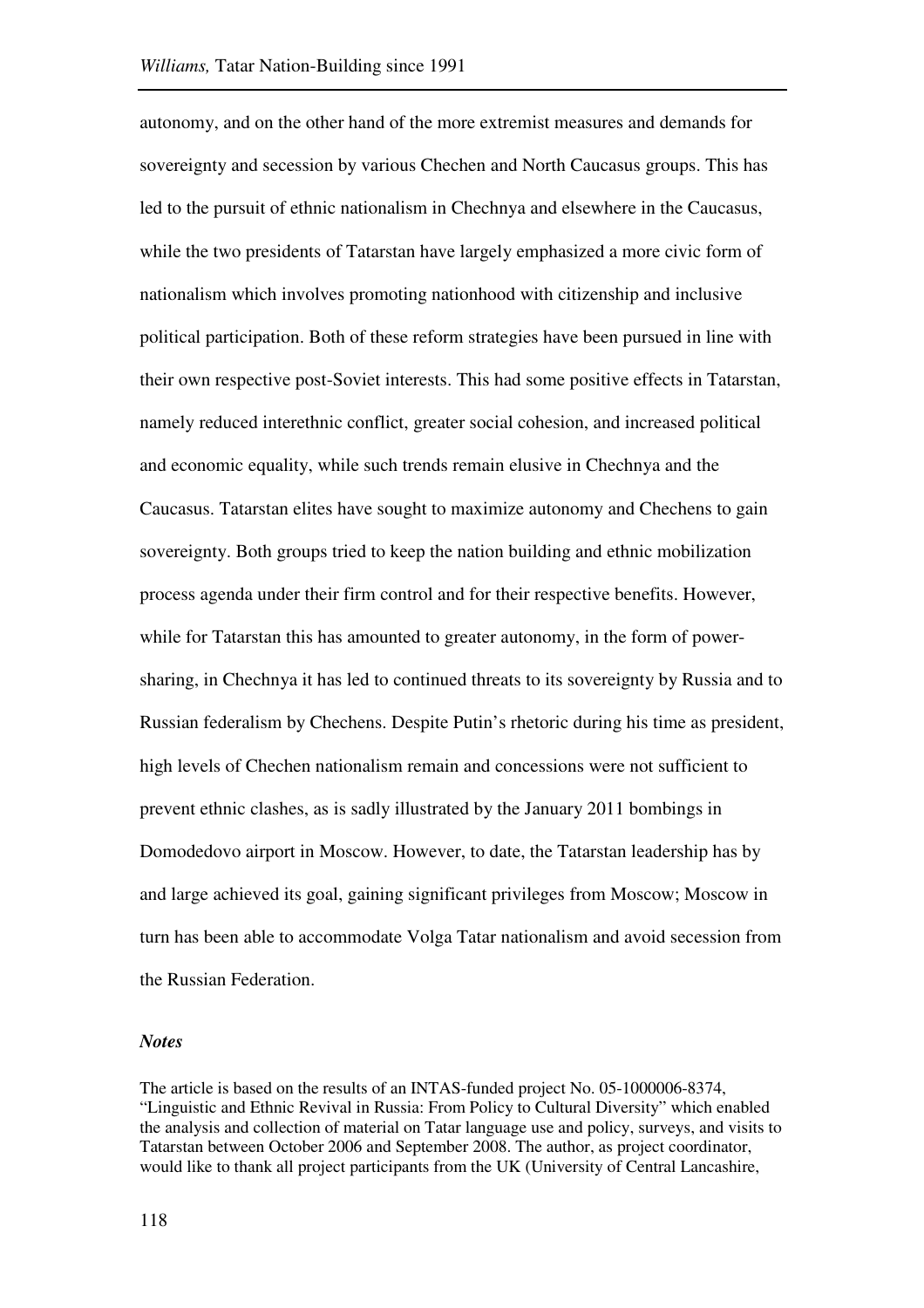Preston), Finland (University of Eastern Finland, Joensuu) and Udmurt state University, Izhevsk, Russia; INTAS for funding this work; the staff of the European reading room Library of Congress, Washington DC for their help in locating some of the sources used here and anonymous referees for their comments on an earlier draft which have substantially improved the quality of the final version. All errors remain the author's.

- 1 On Catherine the Great's reforms see Abdullin (1976). For a useful overview of Russian-Tatar relations after that period, see Yemelianova (1999).
- 2 This is analysed in Bowring (2010).
- 3 In placing an emphasis on Shaimiev, it is of course not the author's intention to downplay the importance of other key participants in this process, such as Valentin V. Mikhailov, who was a member of Tatarstan's State Council from 1990 and a member of the Federal Assembly from 1994 to 1995. The aim is rather to shift the focus onto Shaimiev's skills in putting these sovereignty goals into practice. For more information on Mikhailov's interpretation of these events see Mikhailov (2004a; 2004b; 2010).
- 4 For a more detailed discussion of the origins of the Volga Tatars see Rorlich (1986: Part One).
- 5 On these trends, see Williams (1999).
- 6 On ToTs, see Kondrashov (2000: Chapter 6).
- 7 1990 Declaration of state sovereignty. Available at

<http://www.kcn.ru/tat\_en/politics/dfa/sover/decl1.htm>.

- 8 M. Shaimiev, *Rossisskaya gazeta*, 17 August 1991, author's emphasis. Shaimiev's advisor Rafael Khakimov was instrumental here and ensured that when bilingualism was promoted it did not displace Russian (Khakimov, 1993). On the language aspect of nation building and ethnic mobilization see Suleymanova (2010). Language is of course a political issue, and there has been a constant struggle between the Tatarstan and Moscow authorities over the desire to use Latin scripts and to keep Cyrillic mandatory, respectively. In 2004 the Russian Federation Constitutional Court objected to language reforms in Tatarstan on the grounds that it limited citizens' native language use and choice regarding the language of communication (see comment on Decision of the Constitutional Court of the Russian Federation of 16 November 2004 No 16-P 'On the Case on the Examination of the Constitutionality of the Provisions in Article 10(2) of the Law of the Republic of Tatarstan 'On Languages of the Peoples of the Republic of Tatarstan' in *Rossisskaya gazeta* 23 November 2004). For more on this see Suleymanova (2010).
- 9 Constitution of Tatarstan 1992. Available at

<http://www.kcn.ru/tat\_en/politics/dfa/sover/cons8.htm>.

- 10 '*Zayavlenie Presidiuma Verkhovnogo Soveta Respublika Tatarstan*' ('Statement of Presidium of the Supreme Soviet of the Republic of Tatarstan'), *Prezidium Verkhovnogo Soveta Republiki Tatarstan* (Presidium of the Supreme Soviet of the Republic of Tatarstan), 1992 (Graney, 2009: 34).
- 11 Treaty between the Russian Federation and the Republic of Tatarstan 'On Delimitation of Jurisdictional Subjects and Mutual Delegation of Authority between the State Bodies of the Russian Federation and the State Bodies of the Republic of Tatarstan'. Available at <http://www.kcn.ru/tat\_en/politics/dfa/inform/treaty.htm>.
- 12 On these developments see Petrov and Slider (2003), Matsuzato (2004), Bahry (2005), Orttung (2008), and Slider (2008). For a detailed analysis of the challenges facing regional government see Ross and Campbell (2009) and Ross (2009). On Tatarstan in particular see Mukhariamov and Mukhariamova (2004); Sharafutdinova and Magomedov (2004).
- 13 Like Putin, Grigory Rapota is a KGB/FSB career officer. He worked for the KGB at the First Chief Directorate and in the USA (1971-1975), Sweden (1979-1983, although he was expelled from Sweden on December 20, the Cheka Day), and Finland (1987- 1990). In 1992, Rapota was made head of the Third Geographical Department, and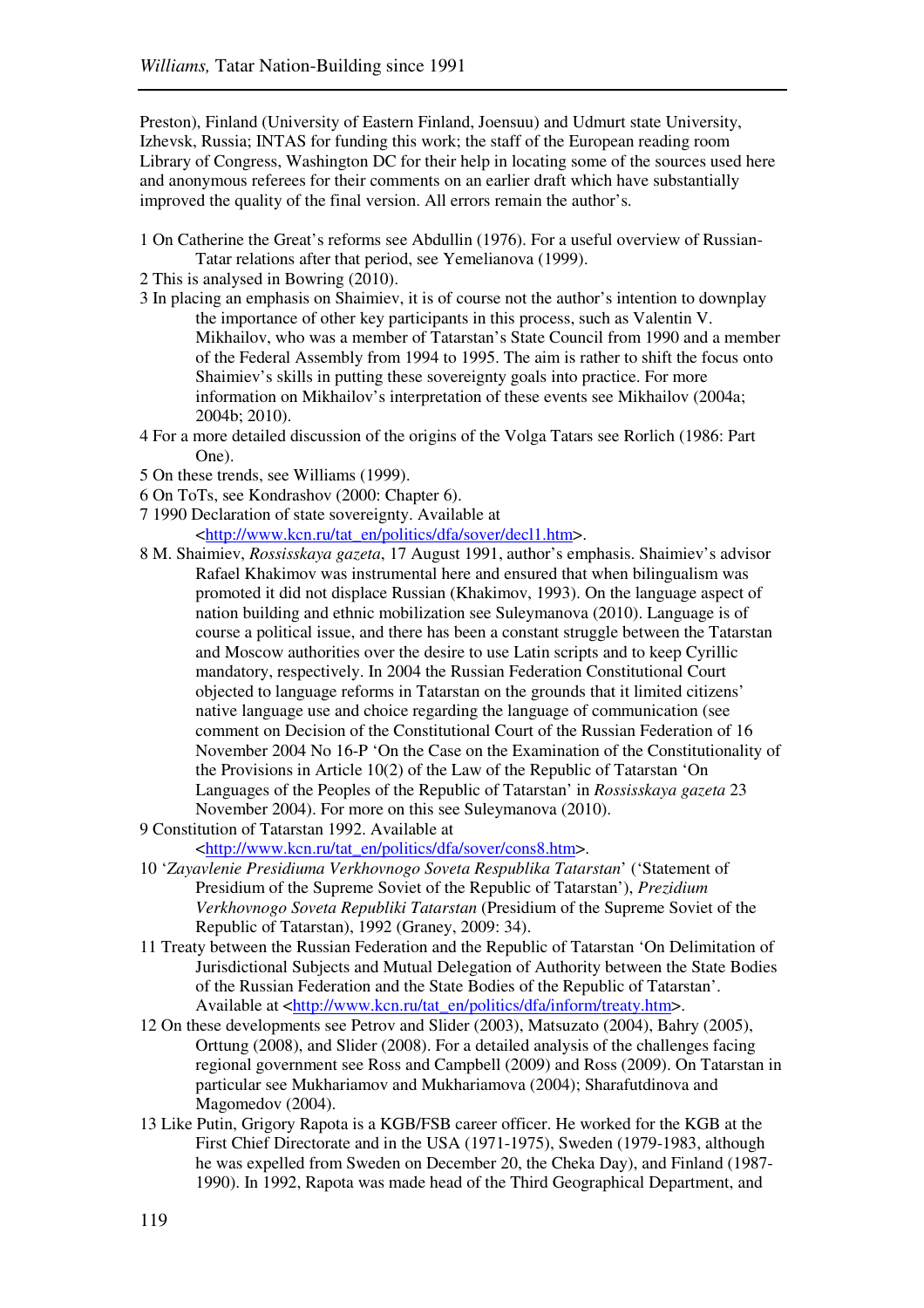between 1993 and 1998, he was head of the First Chief Directorate. I am grateful to anonymous reviewers for pointing this out.

### *References*

Abdullin, I.G. 'Tatarskaya prosvetitel'skaya mysl'(Sotsial'naya priroda i osnovye problem)' ('Tatar enlightenment thought (The social nature and basis of the

- problem)'). Kazan: Akademiia Nauk SSSR, Kazanskii filial, Institut iazyka, literatury i istorii imeni G. Ibragimova, Tatarskoe knizhnoe izdatel'stvo, 1976.
- Amirkhanov, R.M. 'Islam in Tatar national ideology and policy'. In *The Christian-Muslim Frontier: Chaos, Clash or Dialogue?*, ed. J.S. Nielsen, 67–81. London/New York: I.B. Taurus, 1998.
- Bahry, D. 'The new federalism and the paradoxes of regional sovereignty in Russia'. *Comparative Politics* 37(2) (2005), 127–146.
- Bennigsen Broxup, M. 'Volga Tatars'. In *The Nationalities Question in the Soviet Union*, ed. G. Smith, 277–289. London: Longman, 1990.
- Blitstein, P.A. 'Nation building or russification? Obligatory Russian instruction in the Soviet non-Russian school, 1938-1953'. In *A State of Nations: Empire and Nation Making in the Age of Lenin and Stalin*, eds. R. G. Suny and T. Martin, 253–274. New York: Oxford University Press, 2001.
- Bowring, B. 'The Russian constitutional system: complexity and asymmetry'. In *Asymmetric Autonomy and the Settlement of Ethnic Conflicts*, eds. M. Weller and K. Nobbs, 48–74. Ohio: University of Pennsylvania Press, 2010.
- Breslauer, G.W. 'Evaluating Gorbachev and Yeltsin as leaders'. In *Gorbachev, Yeltsin and Putin: Political Leadership in Russia's Transition*, eds. A. Brown and L. Shevtsova, 45–66. Washington DC: Carnegie Endowment for International Peace, 2001.
- Bukharaev, R. *The Model of Tatarstan under President Mintimer Shaimiev.* New York: St. Martin's Press, 1999.
- Burbiel, G. 'The Tatars and the Tatar USSR'. In *Handbook of Major Soviet Nationalities*, eds. Z. Katz *et al*., 390–414. New York: Free Press, 1975.
- Davletshin, T. *Sovetskii Tatarstan: Teoriia i Praktika Leninskoi Natsional'noi Politiki* (*Soviet Tatarstan: The Theory and Practice of Lenin's Nationalities Policy*). Kazan: Zhen, 2005.
- Diuduanbon, S., D. Iskhakov and R. Mukhametshin, eds. *Islam v Tatarskom Mire: Istoriia i Sovremennost*: *Materialy mezhdunarodnogo simpoziuma, Kazan 29 apreliia - 1 maia 1996 g*. (*Islam in the Tatar World: Past and Present: Papers from an International Symposium, Kazan 29 April-1 May 1996*). Kazan: Institut istorii Akademii Nauk Tatarstana, 1997.
- Garipov, Y.Z. and H.M. Faller. 'The politics of language reform and bilingualism in Tatarstan'. In *Nation-Building, Ethnicity and Language Politics in Transition Countries*, eds. F. Daftary and F. Grin, 165–183. Budapest: Local Government and Public Service Reform Initiative, Open Society Institute, 2003.
- Gimadi, K.G. 'Ob istoricheskom znachenii prisoedinennia Tatarii k russkomu gosudarstvu' ('The historical significance of the accession of Tatarstan in the Russian State'). *AN SSSR Kazanskii filial, Izvestiia* 1, 1955.
- Giuliano, E. 'Who determines the self in the politics of self-determination? Identity and preference formation in Tatarstan's nationalist mobilization'. *Comparative Politics* 32(3) (2000), 295–316.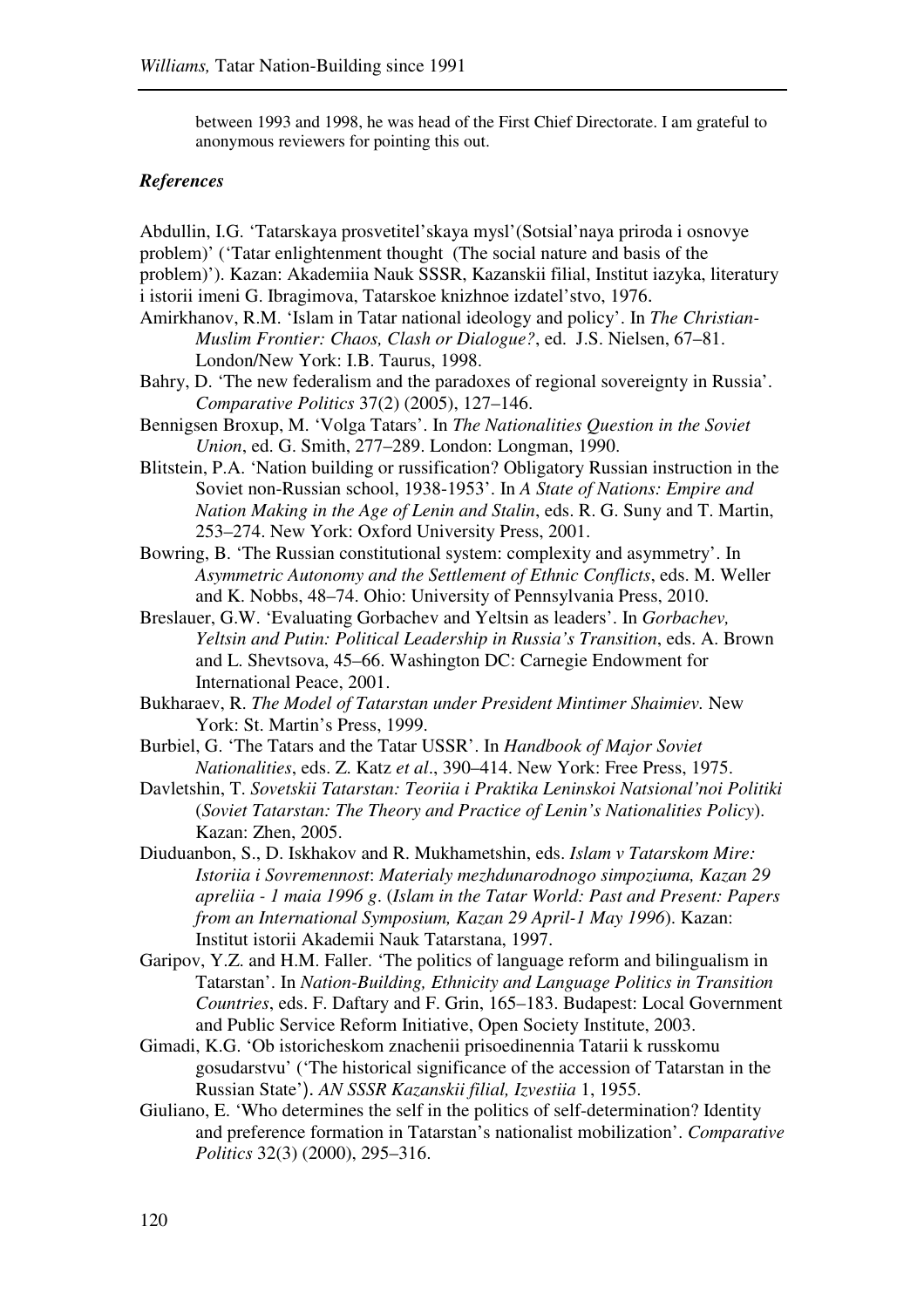- Gorenburg, D.P. 'Regional separatism in Russia: ethnic mobilisation or power grab?'. *Europe*–*Asia Studies* 51(2) (1999), 245–274.
	- ——— *Minority Ethnic Mobilisation in the Russian Federation*. New York: Cambridge University Press, 2003.
- Graney, K.E. *Of Khans and Kremlins: Tatarstan and the Future of Ethno-Federalism in Russia*. Plymouth: Lexington Books, 2009.

Grenoble, L.A. *Language Policy in the Soviet Union*. Dordrecht/Boston/London: Kluwer Academic Publishers, 2003.

- Hagendoorn, L., E. Poppe and A. Minescu. 'Support for separatism in ethnic republics of the Russian Federation'. *Europe*–*Asia Studies* 60(3) (2008), 353–373.
- Iskhavov, G. 'Islam v Tatarstane: istoriia i sovremennost' (*Islam in Tatarstan: Past and Present*). *Mir Islama* 1 (1999), 21–24.
- *Itogi Vesrossiiskoi perepisi 2002 goda*. Rasprostranennost' vladeniia yazykami krome Russkogo) (Results of 2002 National Census. The Prevalence of Language (except Russian)), 156–157. Available at <www.perepis2002.ru/ct/html/TOM 04.034htm>.
- Khakimov, R. *Sumerki Imperii. K Voprosu o Natsii i Gosudarstve* (*Twilight Empire: On the Question of Nations and States*). Kazan: Seriiya "Na puti k suverenitetu" Tatarstan knizhnoe izdatelstvo, 1993.
- Khudyakov, M. *Ocherki po Istoriia Kazanskogo Khanstva* (*Essays on the History of the Kazan Khanate*). Moscow: INSAN, 1991.
- Kondrashov, S. *Nationalism and the Drive for Sovereignty in Tatarstan, 1988-92: Origins and Development*. London: Macmillan Press, 2000.
- Kreindler, I. 'The changing status of Russian'. *Research Paper* 37 (1979). Hebrew University of Jerusalem, Soviet & East European Research Centre.
- Martin, T. *The Affirmative Action Empire: Nations and Nationalism in the Soviet Union, 1923-1939*. Ithaca, NY: Cornell University Press, 2001.
- Matsuzato, K ed. 'Fenomen Vladimir Putina i rossiiskie region: Podeda

neozhidannaya ili zakonomernost'? ('Vladimir Putin Phenomenon and the Russian Regions: The Triumph of Neofluidity or Order?'). *Slavic Eurasian Studies* 1.

Mikhailov, V.V. *Respublika Tatarstan: demokratiya ili suverenitet? (Republic of Tatarstan: Democracy or sovereignty?*). Moscow: PML Instituta Afriki RAN, 2004a.

- 'Democratization in Russia and regional authoritarianism: Tatarstan and Bashkortostan'. In *Russia: Continuity and Change*, eds. G. Hinteregger and H.-G. Heinrich, 511–526. Vienna and New York: Springer, 2004b. - 'Authoritarian regimes of Russia and Tatarstan: coexistence and subjection'.
	- *Journal of Communist Studies and Transition Politics* 26(4) (2010), 471–493.
- Mukhariamov, N. M. and Mukhariamova, L. M. 'Tatarstan v usloviakh retsentralizatsii po Putinskii' ('Tatarstan under the conditions of Putin's recentralisation'). In *Fenomen Vladimir Putina i rossiiskie region: Podeda neozhidannaya ili zakonomernost'?* (*Vladimir Putin Phenomenon and the Russian Regions: The Triumph of Neofluidity or Order*?). ed. K. Matsuzato, 312-366. *Slavic Eurasian Studies* 1.
- Musina, R. 'Reislamizatsiia Tatar kak forma "religioznogo natsionalizma' ('Re-Islamization of the Tatars as a form of "religious nationalism"'). In *Religiia v Sovremennom Obshchestve: Istoriia, Problem, Tendentsii (Religion in Contemporary Society: History, Problems, Trends)*, eds. R. Nabiev *et al*. Kazan: Zaman, 1998.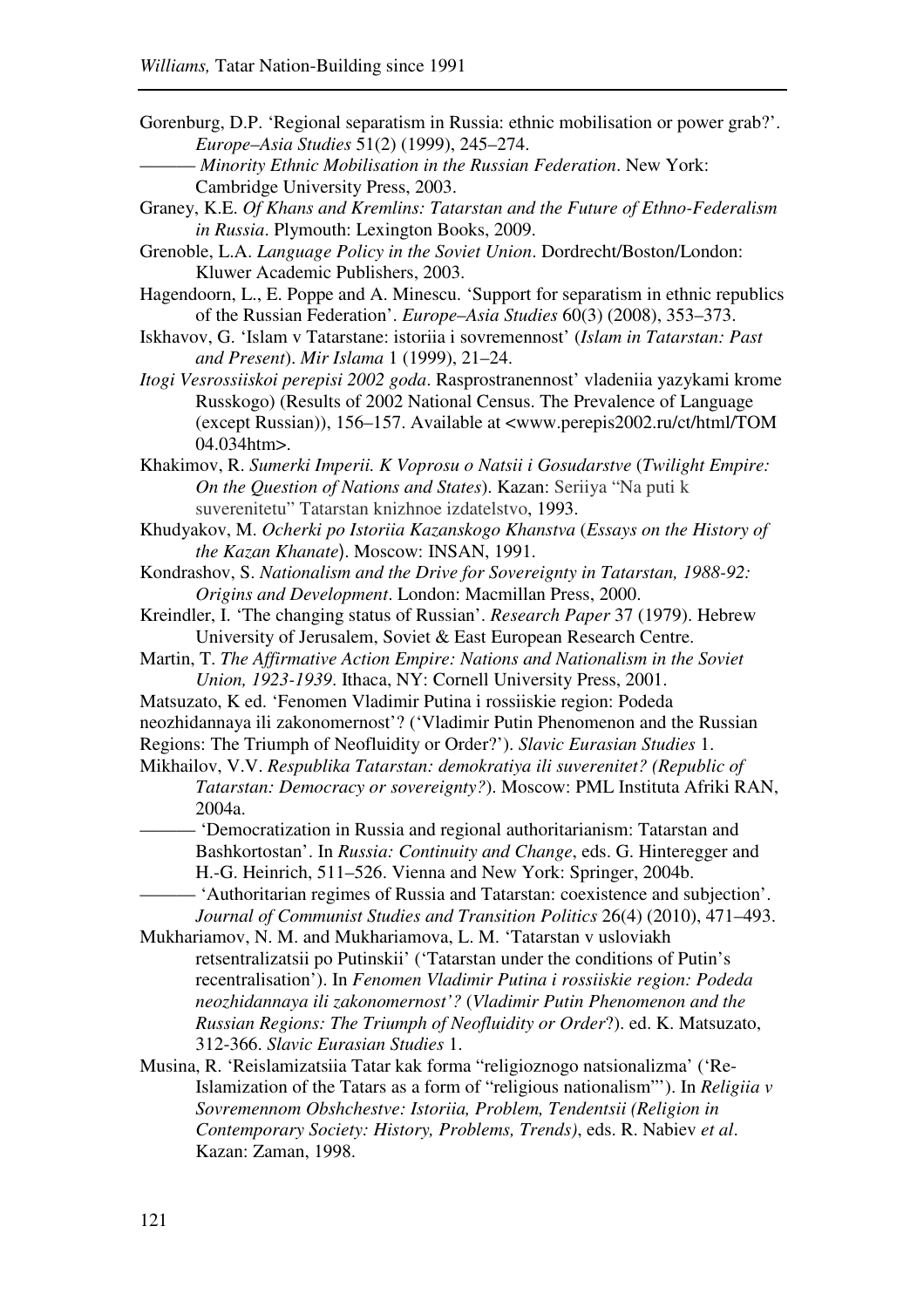- Mustafin, R.A. and A.Kh. Khasanov , eds. *Pervyi President Tatarstana Mintimer Shaimiev* (*The First President of Tatarstan: Mintimer Shaimiev*). Kazan: Tatarskoe knizhnoe izdatelstvo, 1995.
- *Natsional'nyi sostav i vladenie yazyami, grazhdanstvo: Itogi Vserossiiskoi perepisi naseleniia 2002 goda* (*National Composition, Language Prevalence, Citizenship: Results of All-Russian Population Census 2002)*. Moscow: Goskomstat, 2004.
- Orttung, R. 'Putin's political legacy'. *Russian Analytical Digest* 36(4) (2008), 2–5.
- Pavlov, O. 'A lesson for Luzhkov? Tatarstan's Shaiamev shows how to cling onto to power'. *Open Democracy*, 8 October 2010. Available at <http://www.opendemocracy.net/od-russia/oleg-pavlov>.
- Pelenski, J. *Russia and Kazan: Conquest and Imperial Ideology (1438-1560s).* The Hague: Mouton, 1974.
- Petrov, N. and D. Slider. 'Putin and the regions'. In *Putin's Russia: Past Imperfect, Future Uncertain*, ed. D.R. Herspring, 203–224. Latham MD: Rowman & Littlefield, 2003.
- Roeder, P.G. 'Soviet federal and ethnic mobilisation'. *World Politics* 43(2) (1991), 196–232.
	- 'Post-Soviet institutions and ethnopolitics'. Paper presented at Annual Meeting of the American Political Science Association 1994.
- Rorlich, A.-A. *The Volga Tatars: A Profile in National Resistance*. Stanford California: Hoover Institution Press, 1986.
- ——— 'History, memory and identity: Tatars of sovereign Tatarstan'. *Communist and Post-Communist Studies* 32 (1999), 379–396.
- Ross, C. *Local Politics and Democratisation in Russia*. Abingdon: BASEES/Routledge Series on Russian and East European Studies, 2009. ——— and A. Campbell, eds. *Federalism and Local Politics in Russia*. Abingdon: BASEES/Routledge Series on Russian and East European Studies, 2009.
- Sharafutdinova, G. and A. Magomedov. 'Volga federal okrug'. In *The Dynamics of Russian Politics: Putin's Reform of Federal–Regional Relations, Volume 1*, eds. P. Reddaway and R.W. Orttung, 153*–*186. Lathan MD: Rowman & Littlefield, 2004.
- Shevtsova, L. *Yeltsin's Russia: Myths and Reality*. Washington DC: Carnegie Endowment for International Peace, 1999.
	- ——— 'From Yeltsin to Putin: the evolution of presidential power'. *In Gorbachev, Yeltsin and Putin: Political Leadership in Russia's Transition*, eds. A. Brown and L. Shevtsova, 67–111. Washington DC: Carnegie Endowment for International Peace, 2001.
		- ——— *Russia Lost in Transition: The Yeltsin and Putin Legacies*. Washington DC: Carnegie Endowment for International Peace, 2007.
- Slider, D. 'Russian federalism: can it be rebuilt from the ruins?' *Russian Analytical Digest* 43 (2008), 2–5.
- Smith, M.G. *Language and Power in the Creation of the USSR, 1917-53*. Berlin/New York: Mouton de Gruyter, 1998.
- Suleymanova, D. *Language Revitalisation Policy in the Post-Soviet Republic of Tatarstan*. Saarbrucken: VDM Verlag Dr. Muller, 2010.
- 'International language rights norms in the dispute over Latinisation reform in the Republic of Tatarstan'. *Caucasian Review of International Affairs* 4(1), (2010), 43–56.